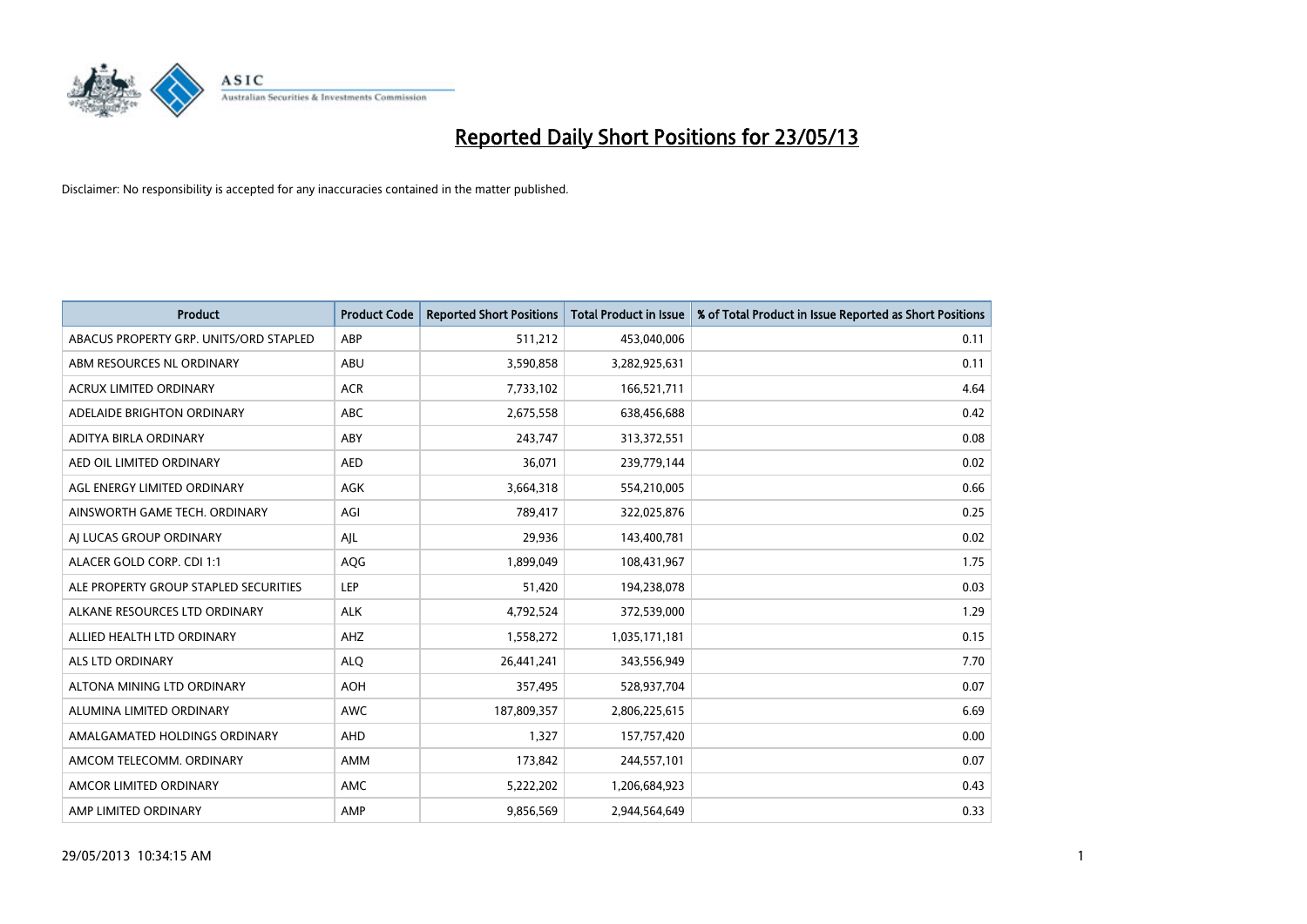

| <b>Product</b>                            | <b>Product Code</b> | <b>Reported Short Positions</b> | <b>Total Product in Issue</b> | % of Total Product in Issue Reported as Short Positions |
|-------------------------------------------|---------------------|---------------------------------|-------------------------------|---------------------------------------------------------|
| AMPELLA MINING ORDINARY                   | <b>AMX</b>          | 1,876,995                       | 248,000,493                   | 0.76                                                    |
| ANGLOGOLD ASHANTI CDI 5:1                 | AGG                 |                                 | 89,207,765                    | 0.00                                                    |
| ANSELL LIMITED ORDINARY                   | <b>ANN</b>          | 9,436,303                       | 130,631,752                   | 7.22                                                    |
| ANTARES ENERGY LTD ORDINARY               | AZZ                 | 429,483                         | 256,100,939                   | 0.17                                                    |
| ANZ BANKING GRP LTD ORDINARY              | ANZ                 | 4,401,926                       | 2,743,939,704                 | 0.16                                                    |
| APA GROUP STAPLED SECURITIES              | <b>APA</b>          | 10,803,913                      | 835,750,807                   | 1.29                                                    |
| APN NEWS & MEDIA ORDINARY                 | <b>APN</b>          | 20,841,430                      | 661,526,586                   | 3.15                                                    |
| AQUARIUS PLATINUM. ORDINARY               | <b>AQP</b>          | 9,128,260                       | 486,851,336                   | 1.87                                                    |
| AQUILA RESOURCES ORDINARY                 | <b>AQA</b>          | 13,019,896                      | 411,804,442                   | 3.16                                                    |
| ARAFURA RESOURCE LTD ORDINARY             | <b>ARU</b>          | 224,135                         | 441,270,644                   | 0.05                                                    |
| ARB CORPORATION ORDINARY                  | ARP                 | 275,946                         | 72,481,302                    | 0.38                                                    |
| ARDENT LEISURE GROUP STAPLED SECURITIES   | AAD                 | 1,801,622                       | 397,803,987                   | 0.45                                                    |
| ARISTOCRAT LEISURE ORDINARY               | ALL                 | 7,055,099                       | 551,418,047                   | 1.28                                                    |
| <b>ARRIUM LTD ORDINARY</b>                | ARI                 | 9,891,370                       | 1,355,433,903                 | 0.73                                                    |
| <b>ASCIANO LIMITED ORDINARY</b>           | <b>AIO</b>          | 14,999,986                      | 975,385,664                   | 1.54                                                    |
| ASG GROUP LIMITED ORDINARY                | ASZ                 | 1,412,129                       | 206,720,839                   | 0.68                                                    |
| ASPEN GROUP ORD/UNITS STAPLED             | <b>APZ</b>          | 301,527                         | 1,192,665,422                 | 0.03                                                    |
| ASTRO JAP PROP GROUP STAPLED US PROHIBIT. | AJA                 | 52,811                          | 67,211,752                    | 0.08                                                    |
| <b>ASX LIMITED ORDINARY</b>               | <b>ASX</b>          | 2,537,861                       | 175,136,729                   | 1.45                                                    |
| ATLAS IRON LIMITED ORDINARY               | <b>AGO</b>          | 40.918.952                      | 909,718,409                   | 4.50                                                    |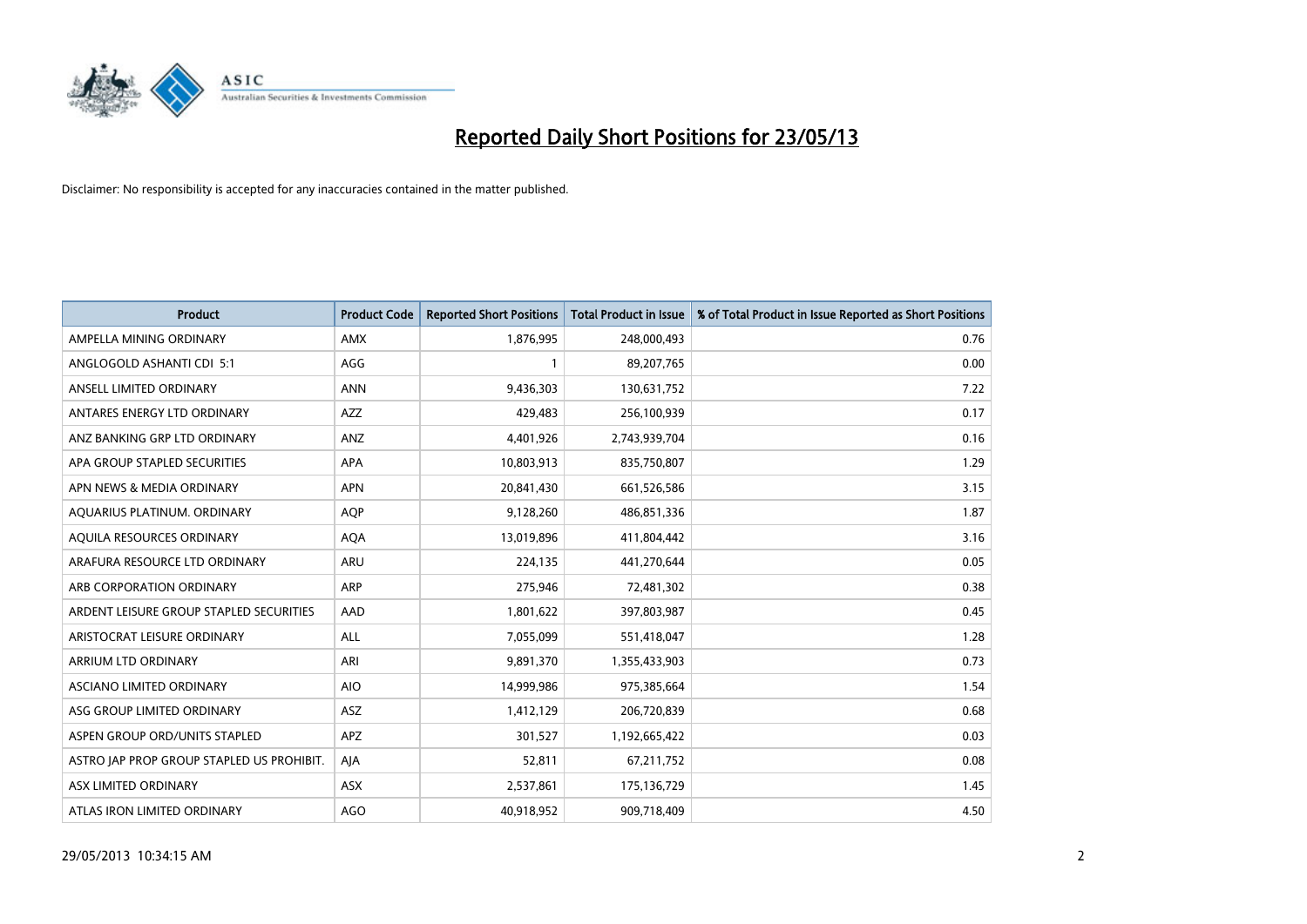

| <b>Product</b>                       | <b>Product Code</b> | <b>Reported Short Positions</b> | <b>Total Product in Issue</b> | % of Total Product in Issue Reported as Short Positions |
|--------------------------------------|---------------------|---------------------------------|-------------------------------|---------------------------------------------------------|
| AURIZON HOLDINGS LTD ORDINARY        | AZJ                 | 8,085,076                       | 2,137,284,503                 | 0.38                                                    |
| AURORA OIL & GAS ORDINARY            | <b>AUT</b>          | 3,450,994                       | 447,885,778                   | 0.77                                                    |
| <b>AUSDRILL LIMITED ORDINARY</b>     | <b>ASL</b>          | 6,783,258                       | 312,277,224                   | 2.17                                                    |
| AUSENCO LIMITED ORDINARY             | AAX                 | 1,064,255                       | 123,527,574                   | 0.86                                                    |
| <b>AUSTAL LIMITED ORDINARY</b>       | ASB                 | 983,500                         | 346,007,639                   | 0.28                                                    |
| AUSTBROKERS HOLDINGS ORDINARY        | <b>AUB</b>          | 6,461                           | 57,955,632                    | 0.01                                                    |
| AUSTIN ENGINEERING ORDINARY          | <b>ANG</b>          | 623,342                         | 73,164,403                    | 0.85                                                    |
| AUSTRALAND PROPERTY STAPLED SECURITY | <b>ALZ</b>          | 635,415                         | 578,324,670                   | 0.11                                                    |
| AUSTRALIAN AGRICULT. ORDINARY        | AAC                 | 2,313,560                       | 313,081,005                   | 0.74                                                    |
| AUSTRALIAN INFR LTD ORDINARY         | <b>AIX</b>          | 769,284                         | 620,733,944                   | 0.12                                                    |
| AUSTRALIAN PHARM. ORDINARY           | API                 | 226,816                         | 488,115,883                   | 0.05                                                    |
| AUTOMOTIVE HOLDINGS ORDINARY         | AHE                 | 168,417                         | 260,579,682                   | 0.06                                                    |
| AVIENNINGS LIMITED ORDINARY          | AVI                 | 121,391                         | 274,588,694                   | 0.04                                                    |
| AWE LIMITED ORDINARY                 | <b>AWE</b>          | 5,682,189                       | 522,116,985                   | 1.09                                                    |
| AZIMUTH RES LTD ORDINARY             | <b>AZH</b>          | 1,333,215                       | 430,626,680                   | 0.31                                                    |
| <b>BANDANNA ENERGY ORDINARY</b>      | <b>BND</b>          | 26,757,327                      | 528,481,199                   | 5.06                                                    |
| BANK OF QUEENSLAND. ORDINARY         | <b>BOQ</b>          | 2,414,261                       | 314,464,272                   | 0.77                                                    |
| BANNERMAN RESOURCES ORDINARY         | <b>BMN</b>          | 746,192                         | 309,077,460                   | 0.24                                                    |
| <b>BASE RES LIMITED ORDINARY</b>     | <b>BSE</b>          | 3,823,066                       | 561,840,029                   | 0.68                                                    |
| <b>BATHURST RESOURCES ORDINARY</b>   | <b>BTU</b>          | 35,463,953                      | 697,247,997                   | 5.09                                                    |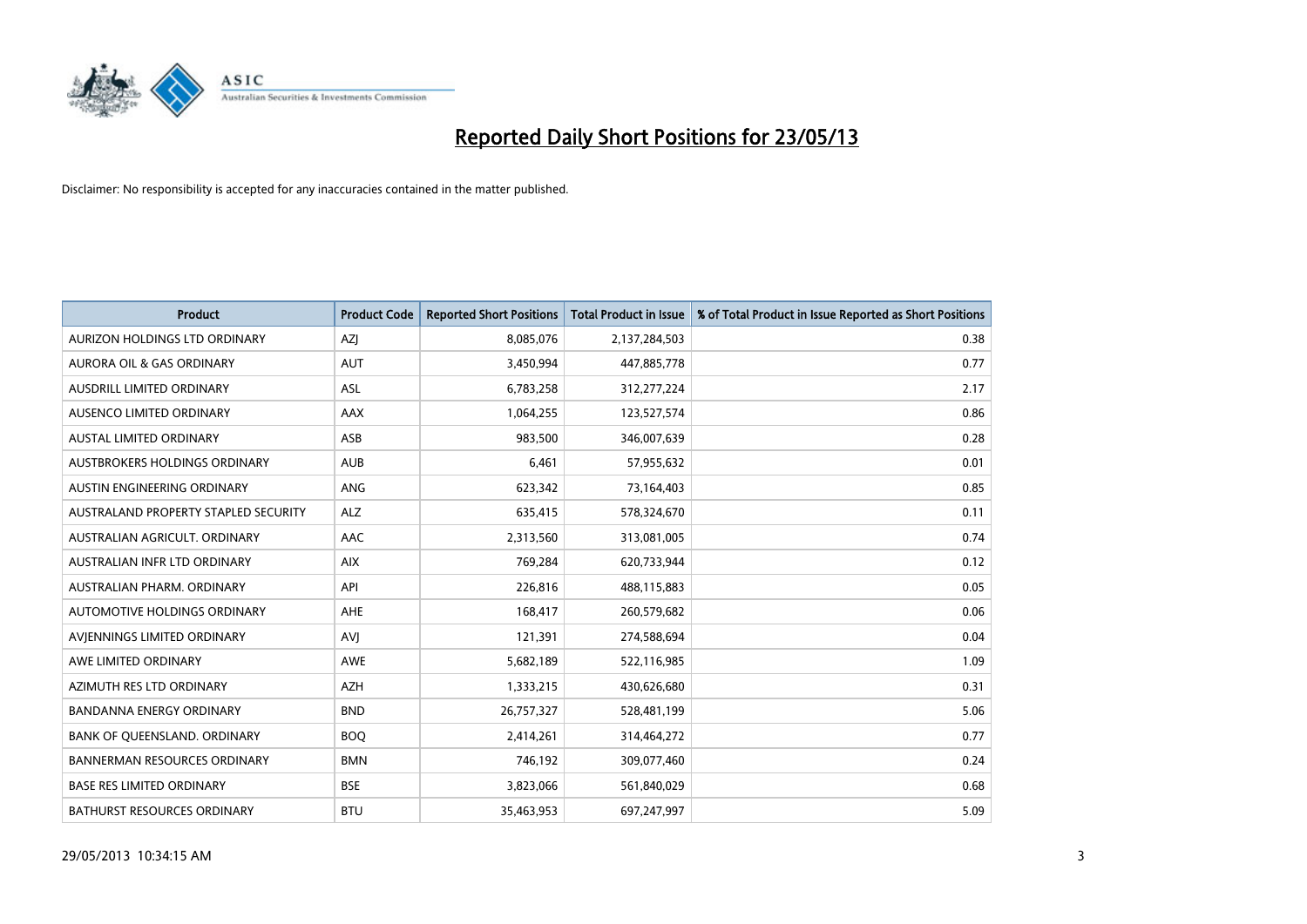

| <b>Product</b>                         | <b>Product Code</b> | <b>Reported Short Positions</b> | <b>Total Product in Issue</b> | % of Total Product in Issue Reported as Short Positions |
|----------------------------------------|---------------------|---------------------------------|-------------------------------|---------------------------------------------------------|
| <b>BC IRON LIMITED ORDINARY</b>        | <b>BCI</b>          | 533,462                         | 123,204,384                   | 0.43                                                    |
| BEACH ENERGY LIMITED ORDINARY          | <b>BPT</b>          | 17,490,968                      | 1,267,805,688                 | 1.38                                                    |
| BEADELL RESOURCE LTD ORDINARY          | <b>BDR</b>          | 41,876,223                      | 786,477,280                   | 5.32                                                    |
| BEGA CHEESE LTD ORDINARY               | <b>BGA</b>          | 1,000                           | 151,866,050                   | 0.00                                                    |
| BENDIGO AND ADELAIDE ORDINARY          | <b>BEN</b>          | 13,181,420                      | 407,166,826                   | 3.24                                                    |
| BERKELEY RESOURCES ORDINARY            | <b>BKY</b>          | 142,858                         | 179,393,323                   | 0.08                                                    |
| <b>BHP BILLITON LIMITED ORDINARY</b>   | <b>BHP</b>          | 11,466,471                      | 3,211,691,105                 | 0.36                                                    |
| <b>BILLABONG ORDINARY</b>              | <b>BBG</b>          | 11,610,833                      | 478,944,292                   | 2.42                                                    |
| BLACKMORES LIMITED ORDINARY            | BKL                 | 5,509                           | 16,972,069                    | 0.03                                                    |
| BLACKTHORN RESOURCES ORD US PROHIBITED | <b>BTR</b>          | 446,867                         | 164,285,950                   | 0.27                                                    |
| <b>BLUESCOPE STEEL LTD ORDINARY</b>    | <b>BSL</b>          | 4,781,994                       | 558,243,305                   | 0.86                                                    |
| <b>BOART LONGYEAR ORDINARY</b>         | <b>BLY</b>          | 41,560,112                      | 461, 163, 412                 | 9.01                                                    |
| BORAL LIMITED, ORDINARY                | <b>BLD</b>          | 44,364,735                      | 774,000,641                   | 5.73                                                    |
| <b>BRADKEN LIMITED ORDINARY</b>        | <b>BKN</b>          | 10,025,182                      | 169,240,662                   | 5.92                                                    |
| <b>BRAMBLES LIMITED ORDINARY</b>       | <b>BXB</b>          | 6,374,244                       | 1,557,294,344                 | 0.41                                                    |
| <b>BREVILLE GROUP LTD ORDINARY</b>     | <b>BRG</b>          | 3,236,269                       | 130,095,322                   | 2.49                                                    |
| <b>BRICKWORKS LIMITED ORDINARY</b>     | <b>BKW</b>          | 11,808                          | 147,818,132                   | 0.01                                                    |
| BROCKMAN MINING LTD ORDINARY           | <b>BCK</b>          | 90,995                          | 7,894,482,131                 | 0.00                                                    |
| <b>BURU ENERGY ORDINARY</b>            | <b>BRU</b>          | 17,055,107                      | 274,036,429                   | 6.22                                                    |
| <b>BWP TRUST ORDINARY UNITS</b>        | <b>BWP</b>          | 4,835,018                       | 537,753,954                   | 0.90                                                    |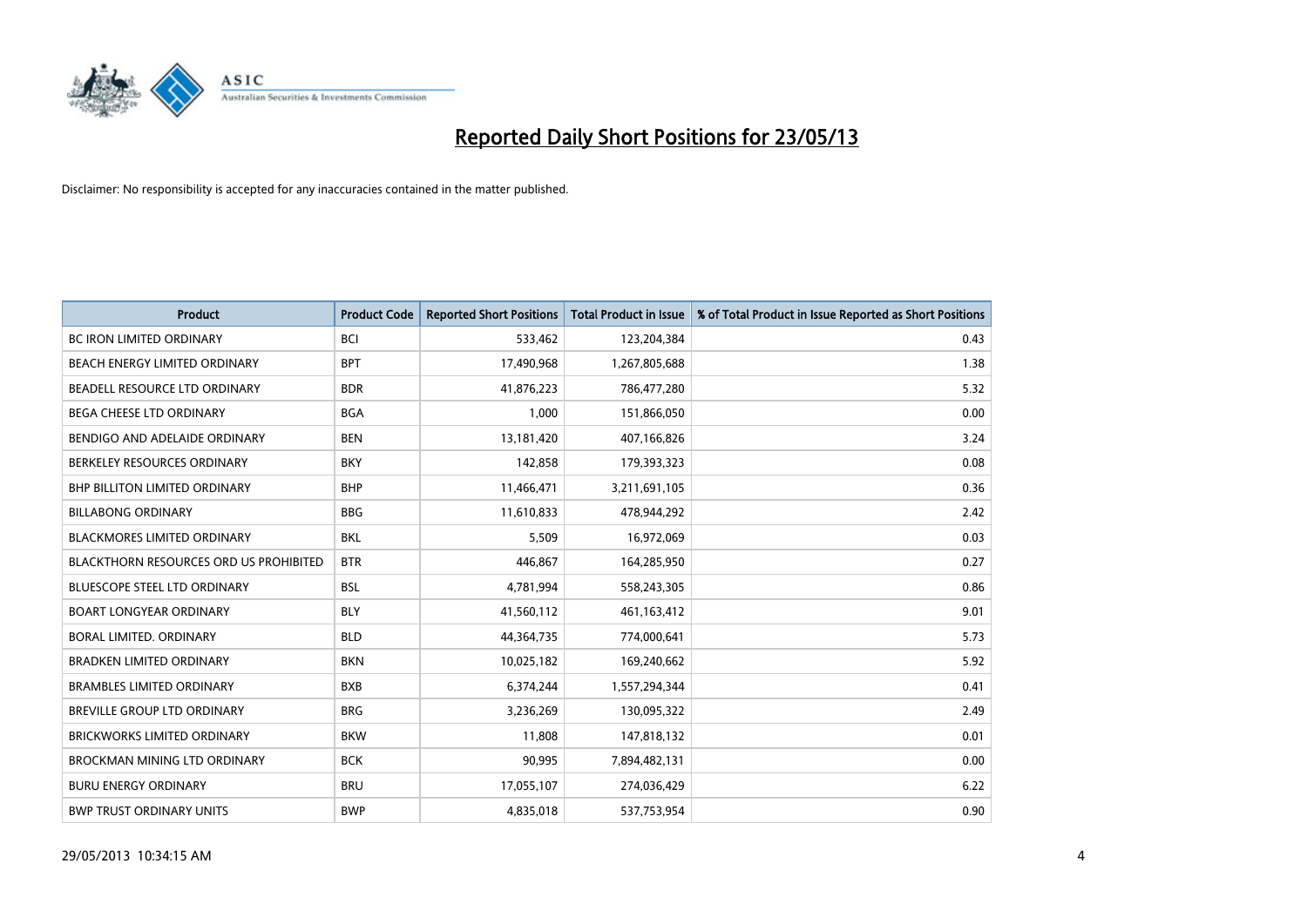

| <b>Product</b>                          | <b>Product Code</b> | <b>Reported Short Positions</b> | <b>Total Product in Issue</b> | % of Total Product in Issue Reported as Short Positions |
|-----------------------------------------|---------------------|---------------------------------|-------------------------------|---------------------------------------------------------|
| <b>CABCHARGE AUSTRALIA ORDINARY</b>     | CAB                 | 9,952,647                       | 120,430,683                   | 8.26                                                    |
| CALTEX AUSTRALIA ORDINARY               | <b>CTX</b>          | 3,107,721                       | 270,000,000                   | 1.15                                                    |
| CAPE LAMBERT RES LTD ORDINARY           | <b>CFE</b>          | 2,151,436                       | 685,107,562                   | 0.31                                                    |
| CARABELLA RES LTD ORDINARY              | <b>CLR</b>          | 100,000                         | 152,361,547                   | 0.07                                                    |
| <b>CARBON ENERGY ORDINARY</b>           | <b>CNX</b>          | 4,533                           | 782,684,355                   | 0.00                                                    |
| <b>CARDNO LIMITED ORDINARY</b>          | CDD                 | 8,270,160                       | 143,726,327                   | 5.75                                                    |
| CARNARVON PETROLEUM ORDINARY            | <b>CVN</b>          | 39,246                          | 934,109,501                   | 0.00                                                    |
| CARSALES.COM LTD ORDINARY               | <b>CRZ</b>          | 2,420,099                       | 236,134,464                   | 1.02                                                    |
| <b>CASH CONVERTERS ORDINARY</b>         | CCV                 | 2,344,048                       | 423,861,025                   | 0.55                                                    |
| <b>CENTRAL PETROLEUM ORDINARY</b>       | <b>CTP</b>          | 725,956                         | 1,440,078,845                 | 0.05                                                    |
| CERAMIC FUEL CELLS ORDINARY             | <b>CFU</b>          | 662,625                         | 1,591,941,620                 | 0.04                                                    |
| CFS RETAIL TRUST GRP STAPLED SECURITIES | <b>CFX</b>          | 52,097,510                      | 2,828,495,659                 | 1.84                                                    |
| CHALLENGER DIV.PRO. STAPLED UNITS       | <b>CDI</b>          | 60,036                          | 214,101,013                   | 0.03                                                    |
| <b>CHALLENGER LIMITED ORDINARY</b>      | <b>CGF</b>          | 2,546,011                       | 532,319,752                   | 0.48                                                    |
| CHANDLER MACLEOD LTD ORDINARY           | <b>CMG</b>          | 338,894                         | 469,679,390                   | 0.07                                                    |
| CHARTER HALL GROUP STAPLED US PROHIBIT. | <b>CHC</b>          | 636,222                         | 302,262,312                   | 0.21                                                    |
| <b>CHARTER HALL RETAIL UNITS</b>        | <b>COR</b>          | 3,453,213                       | 337,582,974                   | 1.02                                                    |
| <b>CHORUS LIMITED ORDINARY</b>          | <b>CNU</b>          | 46,979                          | 389,299,049                   | 0.01                                                    |
| CITIGOLD CORP LTD ORDINARY              | <b>CTO</b>          | 153,427                         | 1,352,907,765                 | 0.01                                                    |
| <b>CLOUGH LIMITED ORDINARY</b>          | <b>CLO</b>          | 4,156,077                       | 777,781,882                   | 0.53                                                    |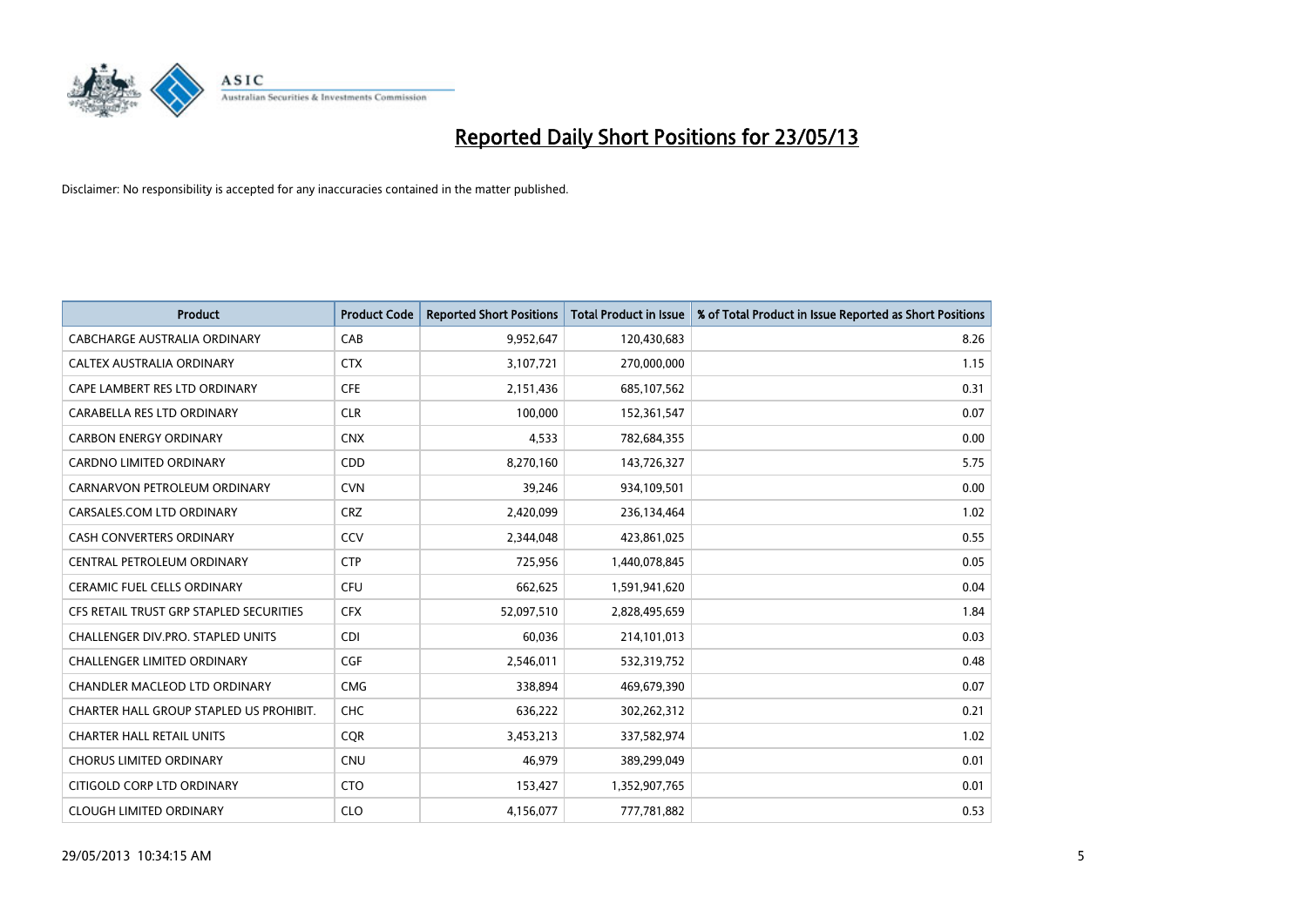

| <b>Product</b>                          | <b>Product Code</b> | <b>Reported Short Positions</b> | <b>Total Product in Issue</b> | % of Total Product in Issue Reported as Short Positions |
|-----------------------------------------|---------------------|---------------------------------|-------------------------------|---------------------------------------------------------|
| COAL OF AFRICA LTD ORDINARY             | <b>CZA</b>          | 326                             | 1,048,368,613                 | 0.00                                                    |
| COALSPUR MINES LTD ORDINARY             | <b>CPL</b>          | 16,708,745                      | 639,748,901                   | 2.61                                                    |
| COCA-COLA AMATIL ORDINARY               | <b>CCL</b>          | 3,743,514                       | 763,590,249                   | 0.49                                                    |
| COCHLEAR LIMITED ORDINARY               | <b>COH</b>          | 4,109,435                       | 57,040,932                    | 7.20                                                    |
| <b>COCKATOO COAL ORDINARY</b>           | <b>COK</b>          | 14,155,048                      | 1,016,746,908                 | 1.39                                                    |
| <b>CODAN LIMITED ORDINARY</b>           | <b>CDA</b>          | 328,743                         | 176,926,104                   | 0.19                                                    |
| <b>COLLINS FOODS LTD ORDINARY</b>       | <b>CKF</b>          | 506,787                         | 93,000,003                    | 0.54                                                    |
| COMMONWEALTH BANK, ORDINARY             | <b>CBA</b>          | 7,305,575                       | 1,609,180,841                 | 0.45                                                    |
| <b>COMMONWEALTH PROP ORDINARY UNITS</b> | <b>CPA</b>          | 17,617,145                      | 2,347,003,413                 | 0.75                                                    |
| <b>COMPASS RESOURCES ORDINARY</b>       | <b>CMR</b>          | 7,472                           | 1,403,744,100                 | 0.00                                                    |
| COMPUTERSHARE LTD ORDINARY              | <b>CPU</b>          | 12,965,464                      | 556,203,079                   | 2.33                                                    |
| <b>COOPER ENERGY LTD ORDINARY</b>       | <b>COE</b>          | 14,552                          | 329,099,922                   | 0.00                                                    |
| CORP TRAVEL LIMITED ORDINARY            | <b>CTD</b>          | 147,691                         | 78,081,184                    | 0.19                                                    |
| <b>CREDIT CORP GROUP ORDINARY</b>       | <b>CCP</b>          | 7,864                           | 45,932,899                    | 0.02                                                    |
| <b>CROMWELL PROP STAPLED SECURITIES</b> | <b>CMW</b>          | 3,976,542                       | 1,463,721,456                 | 0.27                                                    |
| <b>CROWN LIMITED ORDINARY</b>           | <b>CWN</b>          | 2,358,821                       | 728,394,185                   | 0.32                                                    |
| <b>CSG LIMITED ORDINARY</b>             | CSV                 | 123,707                         | 278,155,477                   | 0.04                                                    |
| <b>CSL LIMITED ORDINARY</b>             | <b>CSL</b>          | 740,433                         | 493,718,865                   | 0.15                                                    |
| <b>CSR LIMITED ORDINARY</b>             | <b>CSR</b>          | 49,948,454                      | 506,000,315                   | 9.87                                                    |
| <b>CUDECO LIMITED ORDINARY</b>          | CDU                 | 4,124,772                       | 199,877,294                   | 2.06                                                    |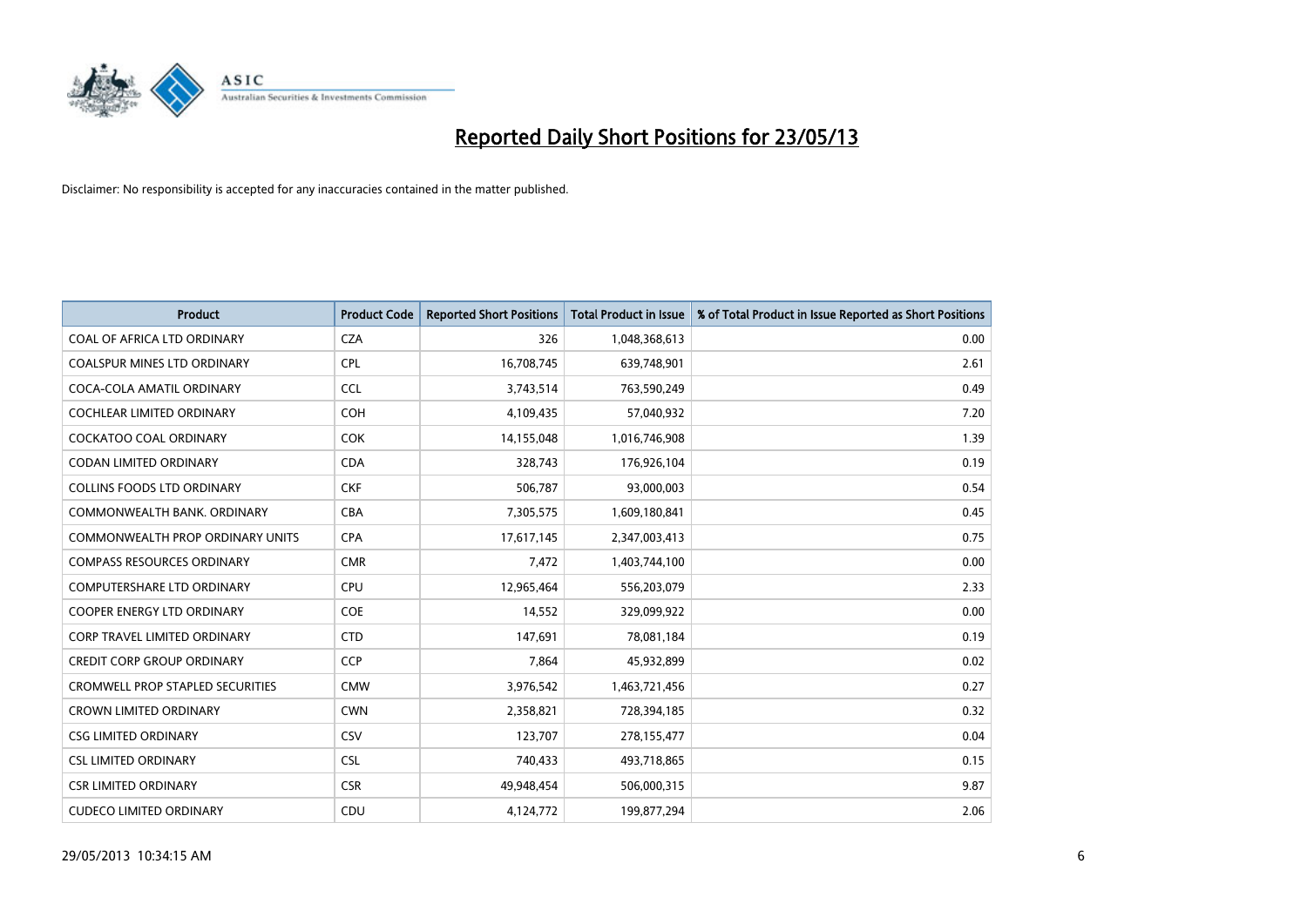

| <b>Product</b>                       | <b>Product Code</b> | <b>Reported Short Positions</b> | <b>Total Product in Issue</b> | % of Total Product in Issue Reported as Short Positions |
|--------------------------------------|---------------------|---------------------------------|-------------------------------|---------------------------------------------------------|
| DART ENERGY LTD ORDINARY             | <b>DTE</b>          | 13,945,172                      | 878,988,226                   | 1.59                                                    |
| DATA#3 LIMITED ORDINARY              | <b>DTL</b>          | 115,960                         | 153,974,950                   | 0.08                                                    |
| DAVID JONES LIMITED ORDINARY         | <b>DIS</b>          | 62,866,814                      | 535,002,401                   | 11.75                                                   |
| <b>DECMIL GROUP LIMITED ORDINARY</b> | <b>DCG</b>          | 3,344,886                       | 168,203,219                   | 1.99                                                    |
| DEXUS PROPERTY GROUP STAPLED UNITS   | <b>DXS</b>          | 19,548,140                      | 4,839,024,176                 | 0.40                                                    |
| DISCOVERY METALS LTD ORDINARY        | <b>DML</b>          | 7,497,150                       | 486,986,451                   | 1.54                                                    |
| DOMINO PIZZA ENTERPR ORDINARY        | <b>DMP</b>          | 316,106                         | 70,192,674                    | 0.45                                                    |
| DORAY MINERALS LTD ORDINARY          | <b>DRM</b>          | 57,921                          | 141,866,768                   | 0.04                                                    |
| DOWNER EDI LIMITED ORDINARY          | <b>DOW</b>          | 7,082,531                       | 433,409,429                   | 1.63                                                    |
| DRILLSEARCH ENERGY ORDINARY          | <b>DLS</b>          | 17,946,669                      | 427,353,371                   | 4.20                                                    |
| DUET GROUP STAPLED US PROHIBIT.      | <b>DUE</b>          | 31,284,234                      | 1,169,314,842                 | 2.68                                                    |
| DULUXGROUP LIMITED ORDINARY          | <b>DLX</b>          | 7,961,382                       | 374,507,181                   | 2.13                                                    |
| <b>DWS LTD ORDINARY</b>              | <b>DWS</b>          | 475,674                         | 132,362,763                   | 0.36                                                    |
| ECHO ENTERTAINMENT ORDINARY          | <b>EGP</b>          | 5,611,904                       | 825,672,730                   | 0.68                                                    |
| <b>ELDERS LIMITED ORDINARY</b>       | <b>ELD</b>          | 16,458,043                      | 448,598,480                   | 3.67                                                    |
| ELEMENTAL MINERALS ORDINARY          | <b>ELM</b>          | 33,456                          | 288,587,228                   | 0.01                                                    |
| ELEMENTOS LIMITED ORDINARY           | <b>ELT</b>          | 16                              | 154,349,209                   | 0.00                                                    |
| <b>EMECO HOLDINGS ORDINARY</b>       | <b>EHL</b>          | 23,711,732                      | 599,675,707                   | 3.95                                                    |
| <b>ENDEAVOUR MIN CORP CDI 1:1</b>    | <b>EVR</b>          | 215,742                         | 125,053,398                   | 0.17                                                    |
| ENERGY RESOURCES ORDINARY 'A'        | ERA                 | 10,446,429                      | 517,725,062                   | 2.02                                                    |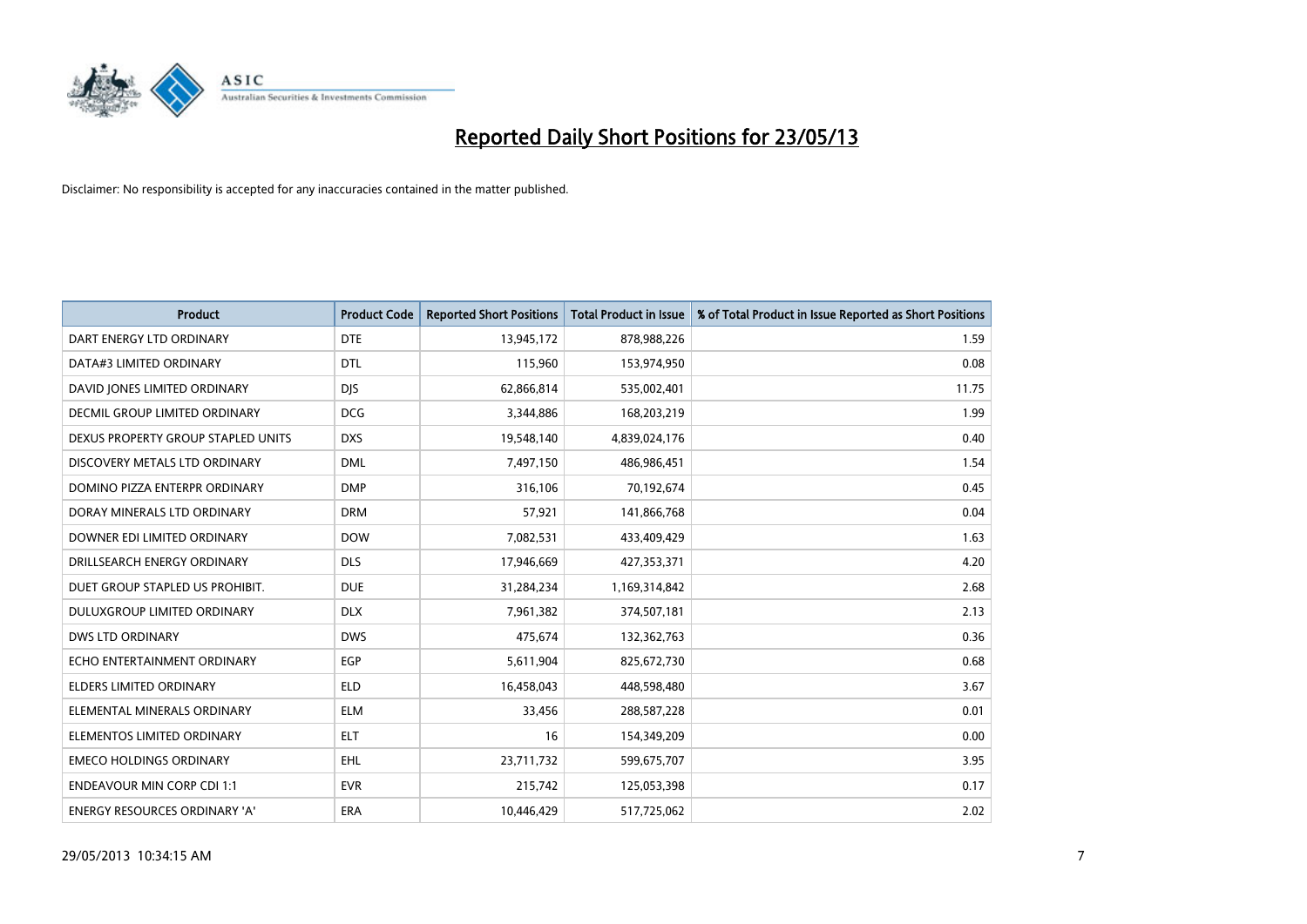

| <b>Product</b>                               | <b>Product Code</b> | <b>Reported Short Positions</b> | <b>Total Product in Issue</b> | % of Total Product in Issue Reported as Short Positions |
|----------------------------------------------|---------------------|---------------------------------|-------------------------------|---------------------------------------------------------|
| <b>ENERGY WORLD CORPOR, ORDINARY</b>         | <b>EWC</b>          | 20,676,628                      | 1,734,166,672                 | 1.19                                                    |
| ENVESTRA LIMITED ORDINARY                    | <b>ENV</b>          | 4,979,982                       | 1,796,808,474                 | 0.28                                                    |
| EQUATORIAL RES LTD ORDINARY                  | EQX                 | 8                               | 119,835,353                   | 0.00                                                    |
| ERM POWER LIMITED ORDINARY                   | EPW                 | 940                             | 176,703,891                   | 0.00                                                    |
| EVOLUTION MINING LTD ORDINARY                | <b>EVN</b>          | 21,327,722                      | 708,092,989                   | 3.01                                                    |
| FAIRFAX MEDIA LTD ORDINARY                   | <b>FXJ</b>          | 408,929,968                     | 2,351,955,725                 | 17.39                                                   |
| <b>FANTASTIC HOLDINGS ORDINARY</b>           | <b>FAN</b>          | 41,216                          | 102,739,538                   | 0.04                                                    |
| FAR LTD ORDINARY                             | <b>FAR</b>          | 22,121,932                      | 2,499,846,742                 | 0.88                                                    |
| FEDERATION CNTRES ORD/UNIT STAPLED SEC       | <b>FDC</b>          | 2,706,923                       | 1,427,641,565                 | 0.19                                                    |
| <b>FKP PROPERTY GROUP STAPLED SECURITIES</b> | <b>FKP</b>          | 10,308,063                      | 321,578,705                   | 3.21                                                    |
| FLEETWOOD CORP ORDINARY                      | <b>FWD</b>          | 2,938,128                       | 60,522,619                    | 4.85                                                    |
| FLETCHER BUILDING ORDINARY                   | <b>FBU</b>          | 3,650,984                       | 686,096,427                   | 0.53                                                    |
| FLEXIGROUP LIMITED ORDINARY                  | <b>FXL</b>          | 282,466                         | 299,147,864                   | 0.09                                                    |
| <b>FLIGHT CENTRE ORDINARY</b>                | <b>FLT</b>          | 10,961,185                      | 100,418,807                   | 10.92                                                   |
| FLINDERS MINES LTD ORDINARY                  | <b>FMS</b>          | 2,813,927                       | 1,821,300,404                 | 0.15                                                    |
| FOCUS MINERALS LTD ORDINARY                  | <b>FML</b>          | 35,587,256                      | 9,137,375,877                 | 0.39                                                    |
| <b>FORGE GROUP LIMITED ORDINARY</b>          | FGE                 | 1,072,216                       | 86,169,014                    | 1.24                                                    |
| FORTESCUE METALS GRP ORDINARY                | <b>FMG</b>          | 153,443,002                     | 3,113,798,659                 | 4.93                                                    |
| <b>G.U.D. HOLDINGS ORDINARY</b>              | <b>GUD</b>          | 5,691,144                       | 71,341,319                    | 7.98                                                    |
| <b>G8 EDUCATION LIMITED ORDINARY</b>         | GEM                 | 794,775                         | 272,151,612                   | 0.29                                                    |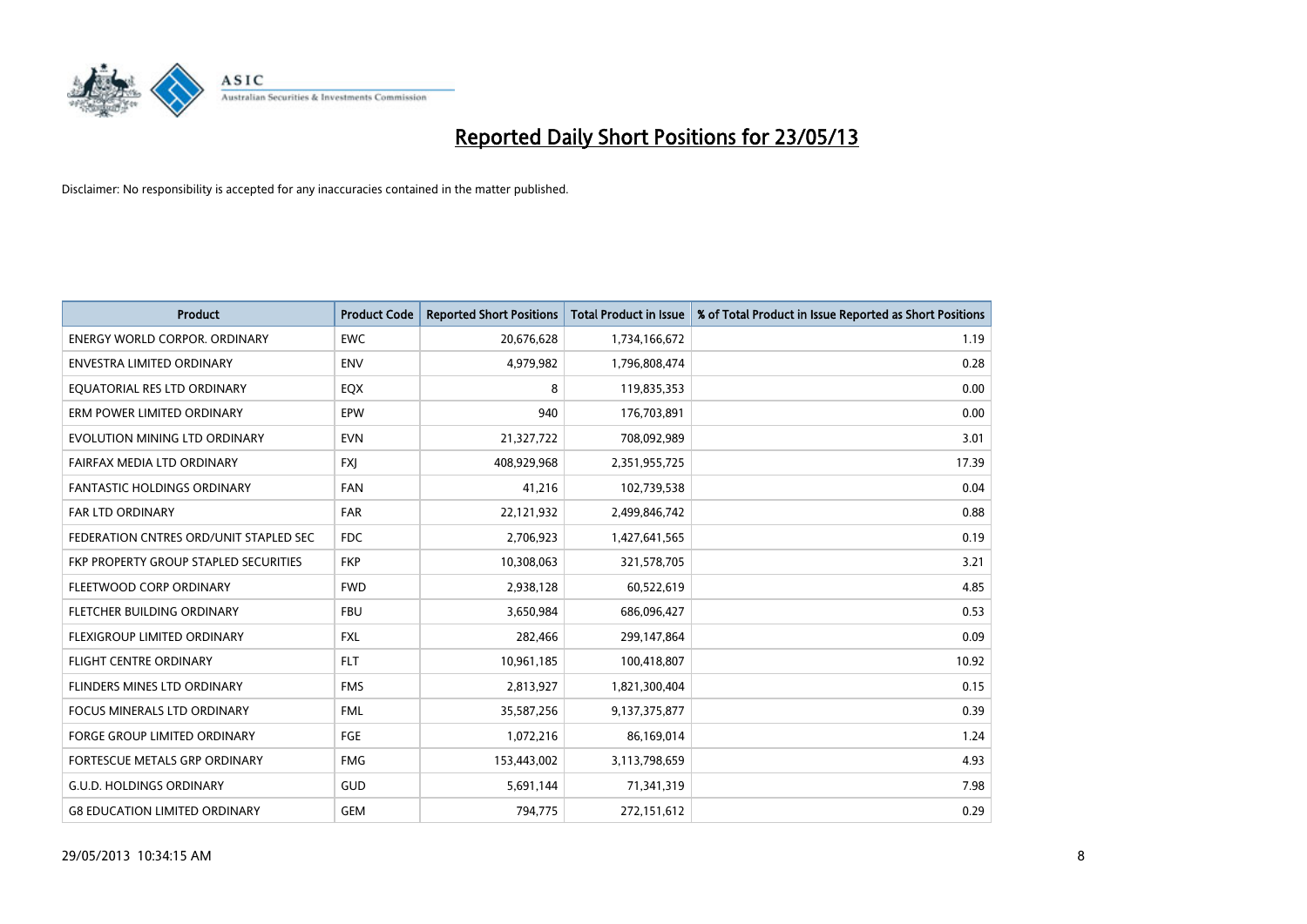

| <b>Product</b>                            | <b>Product Code</b> | <b>Reported Short Positions</b> | <b>Total Product in Issue</b> | % of Total Product in Issue Reported as Short Positions |
|-------------------------------------------|---------------------|---------------------------------|-------------------------------|---------------------------------------------------------|
| <b>GALAXY RESOURCES ORDINARY</b>          | <b>GXY</b>          | 3,851,130                       | 584,355,501                   | 0.66                                                    |
| <b>GEODYNAMICS LIMITED ORDINARY</b>       | GDY                 | 850                             | 406,452,608                   | 0.00                                                    |
| <b>GINDALBIE METALS LTD ORDINARY</b>      | <b>GBG</b>          | 40,888,123                      | 1,492,154,301                 | 2.74                                                    |
| <b>GOODMAN FIELDER. ORDINARY</b>          | <b>GFF</b>          | 38,046,906                      | 1,955,559,207                 | 1.95                                                    |
| <b>GOODMAN GROUP STAPLED</b>              | <b>GMG</b>          | 5,749,563                       | 1,713,233,947                 | 0.34                                                    |
| <b>GPT GROUP STAPLED SEC.</b>             | <b>GPT</b>          | 4,557,771                       | 1,768,731,729                 | 0.26                                                    |
| <b>GRAINCORP LIMITED A CLASS ORDINARY</b> | <b>GNC</b>          | 1,689,403                       | 228,855,628                   | 0.74                                                    |
| <b>GRANGE RESOURCES, ORDINARY</b>         | <b>GRR</b>          | 5,439,328                       | 1,156,492,195                 | 0.47                                                    |
| <b>GREENLAND MIN EN LTD ORDINARY</b>      | GGG                 | 6,299,282                       | 571,975,263                   | 1.10                                                    |
| <b>GRYPHON MINERALS LTD ORDINARY</b>      | GRY                 | 16,035,234                      | 400,464,983                   | 4.00                                                    |
| <b>GUILDFORD COAL LTD ORDINARY</b>        | <b>GUF</b>          | 1,763,833                       | 635,046,899                   | 0.28                                                    |
| <b>GUNNS LIMITED ORDINARY</b>             | <b>GNS</b>          | 51,772,667                      | 848,401,559                   | 6.10                                                    |
| <b>GWA GROUP LTD ORDINARY</b>             | <b>GWA</b>          | 10,959,791                      | 306,533,770                   | 3.58                                                    |
| <b>HARVEY NORMAN ORDINARY</b>             | <b>HVN</b>          | 85,090,806                      | 1,062,316,784                 | 8.01                                                    |
| HASTIE GROUP LIMITED ORDINARY             | <b>HST</b>          | 210,555                         | 137,353,504                   | 0.15                                                    |
| HENDERSON GROUP CDI 1:1                   | <b>HGG</b>          | 1,226,231                       | 749,697,955                   | 0.16                                                    |
| HFA HOLDINGS LIMITED ORDINARY             | <b>HFA</b>          | 3,809                           | 117,332,831                   | 0.00                                                    |
| HILLGROVE RES LTD ORDINARY                | <b>HGO</b>          | 1,734,834                       | 1,022,760,221                 | 0.17                                                    |
| HILLS HOLDINGS LTD ORDINARY               | <b>HIL</b>          | 684,580                         | 246,500,444                   | 0.28                                                    |
| HORIZON OIL LIMITED ORDINARY              | <b>HZN</b>          | 61,918,989                      | 1,135,266,515                 | 5.45                                                    |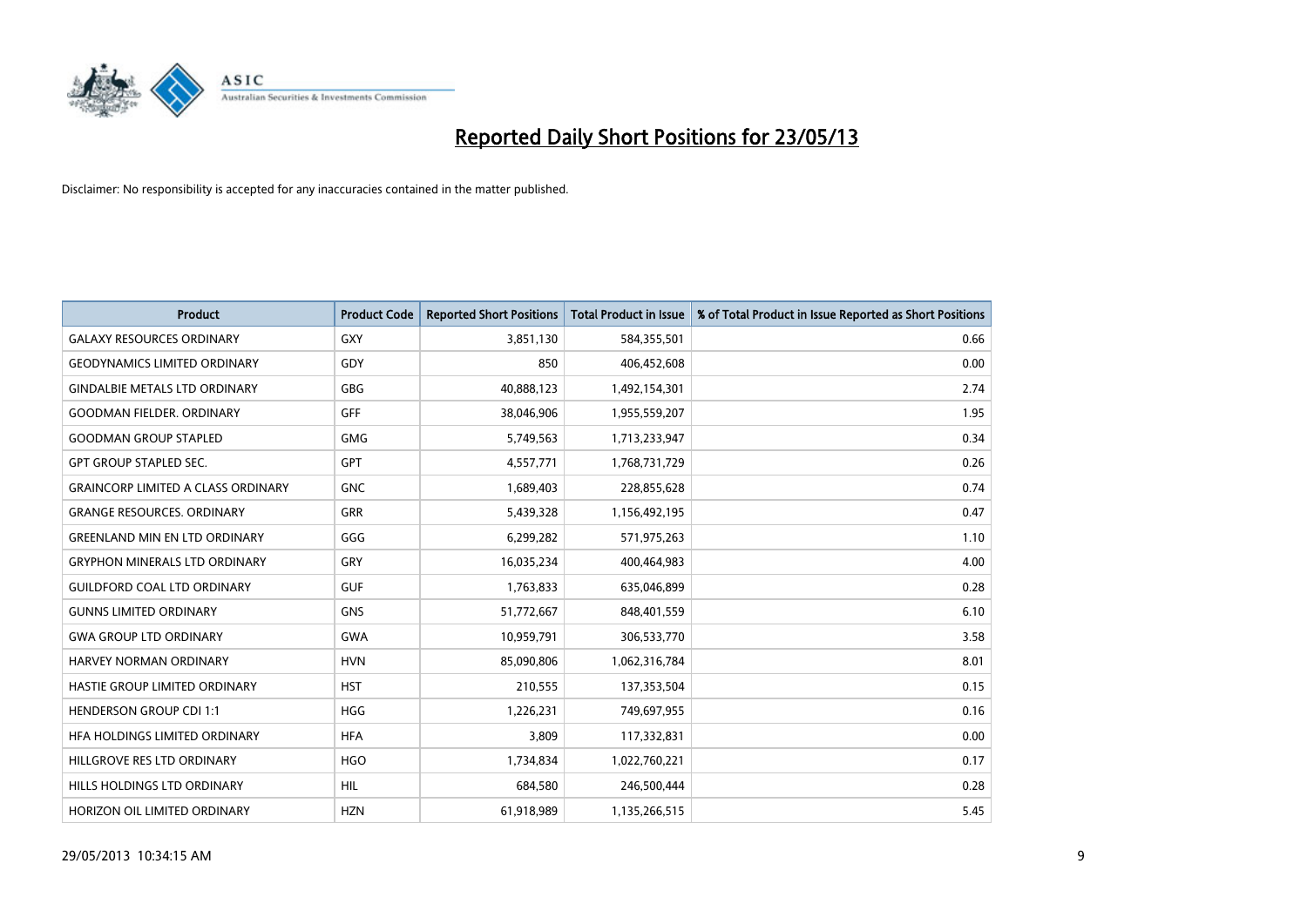

| <b>Product</b>                                | <b>Product Code</b> | <b>Reported Short Positions</b> | <b>Total Product in Issue</b> | % of Total Product in Issue Reported as Short Positions |
|-----------------------------------------------|---------------------|---------------------------------|-------------------------------|---------------------------------------------------------|
| <b>ICON ENERGY LIMITED ORDINARY</b>           | <b>ICN</b>          | 72                              | 533,391,210                   | 0.00                                                    |
| <b>IINET LIMITED ORDINARY</b>                 | <b>IIN</b>          | 1,787,314                       | 161,238,847                   | 1.11                                                    |
| <b>ILUKA RESOURCES ORDINARY</b>               | ILU                 | 54,604,925                      | 418,700,517                   | 13.04                                                   |
| <b>IMDEX LIMITED ORDINARY</b>                 | <b>IMD</b>          | 6,158,604                       | 210,473,188                   | 2.93                                                    |
| IMF (AUSTRALIA) LTD ORDINARY                  | <b>IMF</b>          | 1,125,810                       | 123,201,716                   | 0.91                                                    |
| <b>INCITEC PIVOT ORDINARY</b>                 | IPL                 | 22,701,629                      | 1,628,730,107                 | 1.39                                                    |
| <b>INDEPENDENCE GROUP ORDINARY</b>            | <b>IGO</b>          | 5,067,208                       | 232,882,535                   | 2.18                                                    |
| INDOPHIL RESOURCES ORDINARY                   | <b>IRN</b>          | 676,983                         | 1,203,146,194                 | 0.06                                                    |
| INFIGEN ENERGY STAPLED SECURITIES             | <b>IFN</b>          | 3,276,849                       | 762,265,972                   | 0.43                                                    |
| <b>INSURANCE AUSTRALIA ORDINARY</b>           | <b>IAG</b>          | 2,007,231                       | 2,079,034,021                 | 0.10                                                    |
| <b>INTEGRATED RESEARCH ORDINARY</b>           | IRI                 | 40,091                          | 168,361,953                   | 0.02                                                    |
| <b>INTREPID MINES ORDINARY</b>                | <b>IAU</b>          | 21,761,390                      | 555,875,414                   | 3.91                                                    |
| <b>INVESTA OFFICE FUND STAPLED SECURITIES</b> | <b>IOF</b>          | 1,763,805                       | 614,047,458                   | 0.29                                                    |
| <b>INVOCARE LIMITED ORDINARY</b>              | <b>IVC</b>          | 1,760,235                       | 110,030,298                   | 1.60                                                    |
| <b>ION LIMITED ORDINARY</b>                   | <b>ION</b>          | 164,453                         | 256,365,105                   | 0.06                                                    |
| <b>IOOF HOLDINGS LTD ORDINARY</b>             | <b>IFL</b>          | 2,430,111                       | 232,118,034                   | 1.05                                                    |
| <b>IRESS LIMITED ORDINARY</b>                 | <b>IRE</b>          | 2,182,406                       | 128,620,231                   | 1.70                                                    |
| <b>IRON ORE HOLDINGS ORDINARY</b>             | <b>IOH</b>          | 26,197                          | 161,174,005                   | 0.02                                                    |
| <b>IVANHOE AUSTRALIA ORDINARY</b>             | <b>IVA</b>          | 2,015,309                       | 725,494,382                   | 0.28                                                    |
| JAMES HARDIE INDUST CHESS DEPOSITARY INT      | <b>IHX</b>          | 5,365,055                       | 441,654,684                   | 1.21                                                    |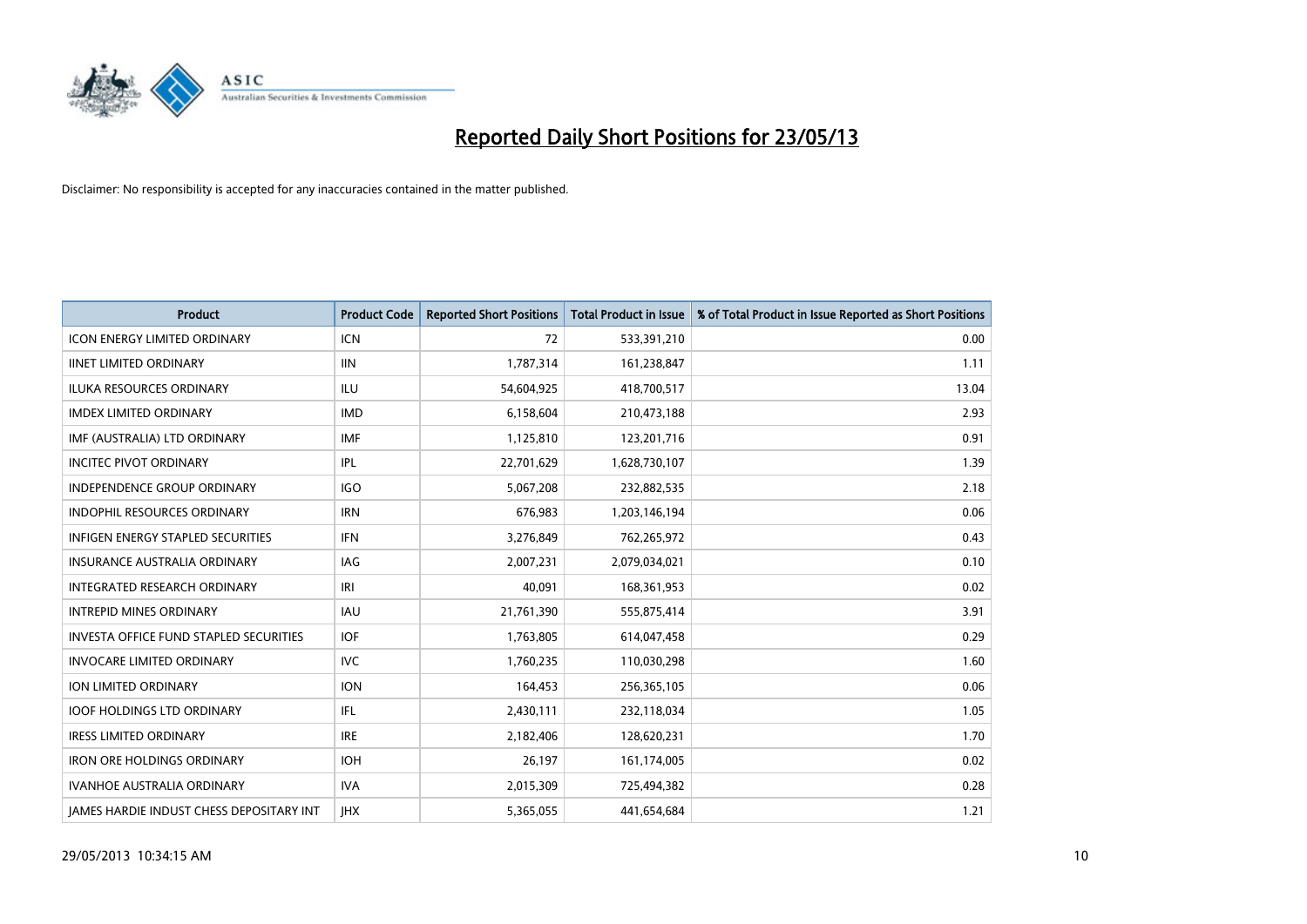

| <b>Product</b>                        | <b>Product Code</b> | <b>Reported Short Positions</b> | <b>Total Product in Issue</b> | % of Total Product in Issue Reported as Short Positions |
|---------------------------------------|---------------------|---------------------------------|-------------------------------|---------------------------------------------------------|
| <b>JB HI-FI LIMITED ORDINARY</b>      | <b>IBH</b>          | 17,018,649                      | 98,947,309                    | 17.20                                                   |
| <b>JUMBO INTERACTIVE ORDINARY</b>     | <b>JIN</b>          | 26,366                          | 43,552,560                    | 0.06                                                    |
| <b>JUPITER MINES ORDINARY</b>         | <b>IMS</b>          | 1,013,644                       | 2,281,835,383                 | 0.04                                                    |
| KAGARA LTD ORDINARY                   | KZL                 | 3,389,914                       | 798,953,117                   | 0.42                                                    |
| KAROON GAS AUSTRALIA ORDINARY         | <b>KAR</b>          | 2,892,896                       | 221,420,769                   | 1.31                                                    |
| KATHMANDU HOLD LTD ORDINARY           | <b>KMD</b>          | 39.479                          | 200,215,894                   | 0.02                                                    |
| <b>KBL MINING LIMITED ORDINARY</b>    | <b>KBL</b>          | 1,820                           | 293,535,629                   | 0.00                                                    |
| KINGSGATE CONSOLID. ORDINARY          | <b>KCN</b>          | 6,326,894                       | 152,191,905                   | 4.16                                                    |
| KINGSROSE MINING LTD ORDINARY         | <b>KRM</b>          | 687,174                         | 291,959,871                   | 0.24                                                    |
| LEIGHTON HOLDINGS ORDINARY            | LEI                 | 12,398,542                      | 337,230,813                   | 3.68                                                    |
| LEND LEASE GROUP UNIT/ORD STAPLED     | LLC                 | 3,700,941                       | 575,508,314                   | 0.64                                                    |
| LINC ENERGY LTD ORDINARY              | <b>LNC</b>          | 11,865,399                      | 520,765,276                   | 2.28                                                    |
| LION SELECTION GRP ORDINARY           | <b>LSX</b>          | 36                              | 88,033,228                    | 0.00                                                    |
| LYCOPODIUM LIMITED ORDINARY           | LYL                 | 3,963                           | 38,955,103                    | 0.01                                                    |
| <b>LYNAS CORPORATION ORDINARY</b>     | <b>LYC</b>          | 198,627,678                     | 1,960,801,292                 | 10.13                                                   |
| M2 TELECOMMUNICATION ORDINARY         | <b>MTU</b>          | 5,432,024                       | 178,320,592                   | 3.05                                                    |
| MACA LIMITED ORDINARY                 | <b>MLD</b>          | 142,049                         | 172,500,000                   | 0.08                                                    |
| <b>MACMAHON HOLDINGS ORDINARY</b>     | <b>MAH</b>          | 10,993,335                      | 1,261,699,966                 | 0.87                                                    |
| MACQ ATLAS ROADS GRP ORDINARY STAPLED | <b>MQA</b>          | 24,328,051                      | 478,531,436                   | 5.08                                                    |
| MACQUARIE GROUP LTD ORDINARY          | <b>MOG</b>          | 1,947,143                       | 339,721,126                   | 0.57                                                    |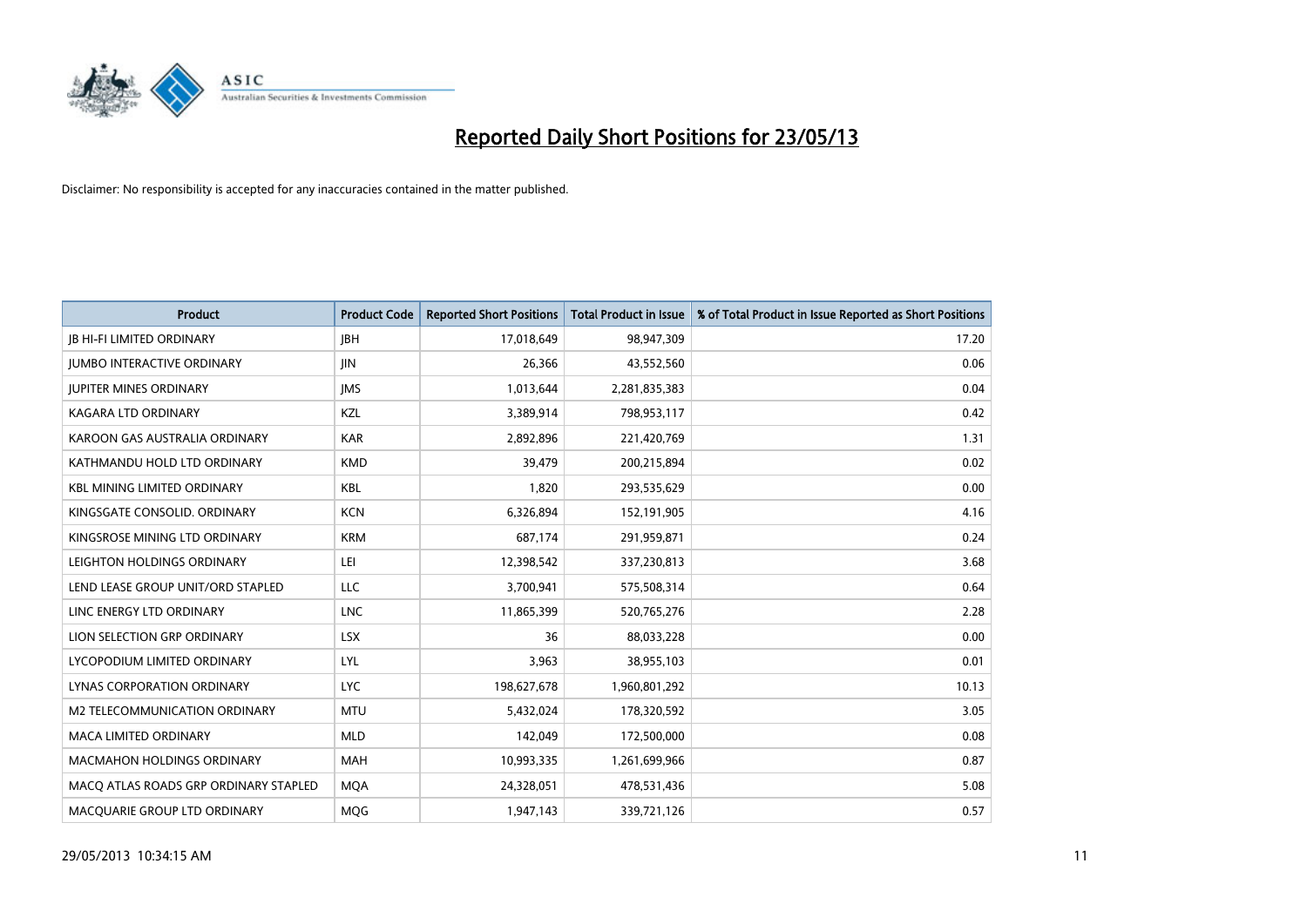

| <b>Product</b>                    | <b>Product Code</b> | <b>Reported Short Positions</b> | <b>Total Product in Issue</b> | % of Total Product in Issue Reported as Short Positions |
|-----------------------------------|---------------------|---------------------------------|-------------------------------|---------------------------------------------------------|
| MAGELLAN FIN GRP LTD ORDINARY     | <b>MFG</b>          | 540.937                         | 152,782,876                   | 0.35                                                    |
| MATRIX C & E LTD ORDINARY         | <b>MCE</b>          | 3,573,761                       | 94,555,428                    | 3.78                                                    |
| <b>MAVERICK DRILLING ORDINARY</b> | <b>MAD</b>          | 14,527,762                      | 452,726,751                   | 3.21                                                    |
| MCMILLAN SHAKESPEARE ORDINARY     | <b>MMS</b>          | 749,158                         | 74,523,965                    | 1.01                                                    |
| <b>MCPHERSON'S LTD ORDINARY</b>   | <b>MCP</b>          | 70,441                          | 89,294,198                    | 0.08                                                    |
| MEDUSA MINING LTD ORDINARY        | <b>MML</b>          | 2,547,312                       | 188,903,911                   | 1.35                                                    |
| MEO AUSTRALIA LTD ORDINARY        | <b>MEO</b>          | 178,138                         | 627,264,587                   | 0.03                                                    |
| <b>MERMAID MARINE ORDINARY</b>    | <b>MRM</b>          | 789,715                         | 228,166,230                   | 0.35                                                    |
| MESOBLAST LIMITED ORDINARY        | <b>MSB</b>          | 17,558,333                      | 315,423,901                   | 5.57                                                    |
| METALS X LIMITED ORDINARY         | <b>MLX</b>          | 77,960                          | 1,651,766,110                 | 0.00                                                    |
| METCASH LIMITED ORDINARY          | <b>MTS</b>          | 72,657,312                      | 880,704,786                   | 8.25                                                    |
| MICLYN EXP OFFSHR ORDINARY        | <b>MIO</b>          | 600,061                         | 281,536,912                   | 0.21                                                    |
| MIGHTY RIVER POWER ORDINARY       | <b>MYT</b>          | 220,000                         | 1,400,000,094                 | 0.02                                                    |
| MILTON CORPORATION ORDINARY       | <b>MLT</b>          | 12,800                          | 122,147,119                   | 0.01                                                    |
| MINCOR RESOURCES NL ORDINARY      | <b>MCR</b>          | 2,861,812                       | 188,208,274                   | 1.52                                                    |
| MINERAL DEPOSITS ORDINARY         | <b>MDL</b>          | 2,715,912                       | 83,538,786                    | 3.25                                                    |
| MINERAL RESOURCES. ORDINARY       | <b>MIN</b>          | 5,115,645                       | 185,987,992                   | 2.75                                                    |
| MIRABELA NICKEL LTD ORDINARY      | <b>MBN</b>          | 26,488,469                      | 876,765,094                   | 3.02                                                    |
| MIRVAC GROUP STAPLED SECURITIES   | <b>MGR</b>          | 7,881,379                       | 3,662,714,758                 | 0.22                                                    |
| MOLOPO ENERGY LTD ORDINARY        | <b>MPO</b>          | 1,470,695                       | 246,371,894                   | 0.60                                                    |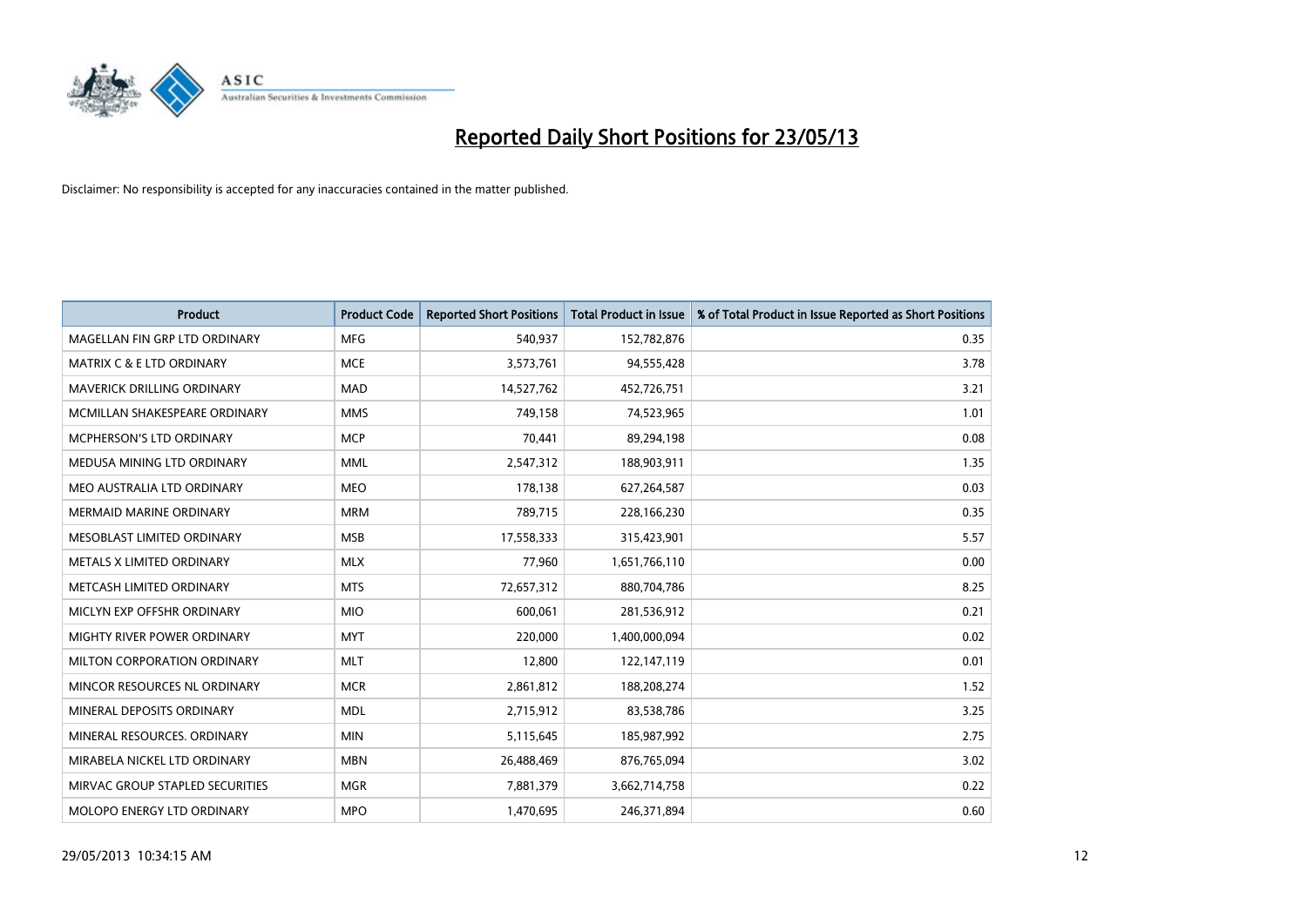

| <b>Product</b>                       | <b>Product Code</b> | <b>Reported Short Positions</b> | <b>Total Product in Issue</b> | % of Total Product in Issue Reported as Short Positions |
|--------------------------------------|---------------------|---------------------------------|-------------------------------|---------------------------------------------------------|
| MONADELPHOUS GROUP ORDINARY          | <b>MND</b>          | 9,884,976                       | 90,940,258                    | 10.87                                                   |
| MORTGAGE CHOICE LTD ORDINARY         | <b>MOC</b>          | 1,504,898                       | 123,431,282                   | 1.22                                                    |
| <b>MOUNT GIBSON IRON ORDINARY</b>    | <b>MGX</b>          | 17,676,147                      | 1,090,584,232                 | 1.62                                                    |
| MULTIPLEX SITES SITES                | <b>MXUPA</b>        | 907                             | 4,500,000                     | 0.02                                                    |
| <b>MURCHISON METALS LTD ORDINARY</b> | <b>MMX</b>          | 3,630,249                       | 450,497,346                   | 0.81                                                    |
| <b>MYER HOLDINGS LTD ORDINARY</b>    | <b>MYR</b>          | 81,892,412                      | 583,594,551                   | 14.03                                                   |
| NATIONAL AUST. BANK ORDINARY         | <b>NAB</b>          | 5,698,449                       | 2,342,421,436                 | 0.24                                                    |
| NAVITAS LIMITED ORDINARY             | <b>NVT</b>          | 13,423,101                      | 375,367,918                   | 3.58                                                    |
| NEON ENERGY LIMITED ORDINARY         | <b>NEN</b>          | 632,083                         | 549,937,848                   | 0.11                                                    |
| NEW HOPE CORPORATION ORDINARY        | <b>NHC</b>          | 2,395,181                       | 830,563,352                   | 0.29                                                    |
| NEW STANDARD ENERGY ORDINARY         | <b>NSE</b>          | 435,378                         | 305,331,847                   | 0.14                                                    |
| NEWCREST MINING ORDINARY             | <b>NCM</b>          | 6,334,935                       | 766,510,971                   | 0.83                                                    |
| NEWS CORP A NON-VOTING CDI           | <b>NWSLV</b>        | 2,383,362                       | 1,516,403,663                 | 0.16                                                    |
| NEWS CORP B VOTING CDI               | <b>NWS</b>          | 898,510                         | 798,520,953                   | 0.11                                                    |
| NEXTDC LIMITED ORDINARY              | <b>NXT</b>          | 5,485,218                       | 173,102,288                   | 3.17                                                    |
| NEXUS ENERGY LIMITED ORDINARY        | <b>NXS</b>          | 14,797,153                      | 1,329,821,159                 | 1.11                                                    |
| NIDO PETROLEUM ORDINARY              | <b>NDO</b>          | 42,400                          | 2,044,984,301                 | 0.00                                                    |
| NOBLE MINERAL RES ORDINARY           | <b>NMG</b>          | 2,385,726                       | 666,397,952                   | 0.36                                                    |
| NORFOLK GROUP ORDINARY               | <b>NFK</b>          | 400,050                         | 158,890,730                   | 0.25                                                    |
| NORTHERN IRON LTD ORDINARY           | <b>NFE</b>          | 1,988,170                       | 484,405,314                   | 0.41                                                    |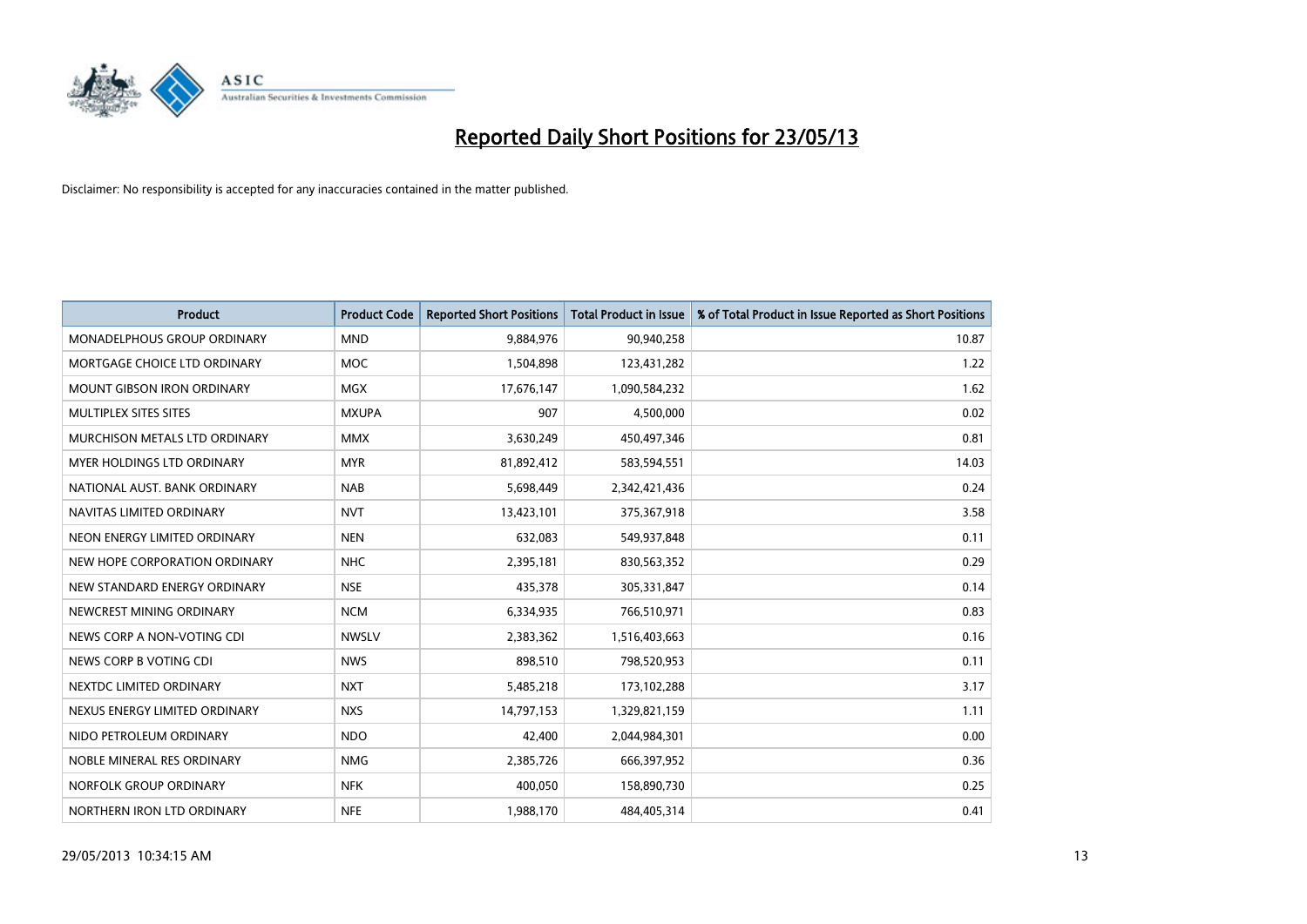

| <b>Product</b>                        | <b>Product Code</b> | <b>Reported Short Positions</b> | <b>Total Product in Issue</b> | % of Total Product in Issue Reported as Short Positions |
|---------------------------------------|---------------------|---------------------------------|-------------------------------|---------------------------------------------------------|
| NORTHERN STAR ORDINARY                | <b>NST</b>          | 6,323,329                       | 424,279,762                   | 1.49                                                    |
| NRW HOLDINGS LIMITED ORDINARY         | <b>NWH</b>          | 25,567,401                      | 278,888,011                   | 9.17                                                    |
| NUCOAL RESOURCES LTD ORDINARY         | <b>NCR</b>          | 150,000                         | 768,612,354                   | 0.02                                                    |
| NUFARM LIMITED ORDINARY               | <b>NUF</b>          | 13,612,093                      | 262,954,040                   | 5.18                                                    |
| OCEANAGOLD CORP. CHESS DEPOSITARY INT | <b>OGC</b>          | 917,475                         | 293,517,918                   | 0.31                                                    |
| OIL SEARCH LTD ORDINARY               | OSH                 | 22,955,299                      | 1,340,018,530                 | 1.71                                                    |
| OM HOLDINGS LIMITED ORDINARY          | OMH                 | 3,295,995                       | 673,423,337                   | 0.49                                                    |
| ORICA LIMITED ORDINARY                | ORI                 | 6,383,945                       | 366,868,401                   | 1.74                                                    |
| ORIGIN ENERGY ORDINARY                | <b>ORG</b>          | 15,389,916                      | 1,097,938,465                 | 1.40                                                    |
| OROCOBRE LIMITED ORDINARY             | <b>ORE</b>          | 628,016                         | 117,745,140                   | 0.53                                                    |
| OROTONGROUP LIMITED ORDINARY          | <b>ORL</b>          | 204,091                         | 40,880,902                    | 0.50                                                    |
| ORPHEUS ENERGY LTD ORDINARY           | <b>OEG</b>          | 67,200                          | 130,475,919                   | 0.05                                                    |
| OZ MINERALS ORDINARY                  | OZL                 | 18,908,832                      | 303,470,022                   | 6.23                                                    |
| <b>PACIFIC BRANDS ORDINARY</b>        | <b>PBG</b>          | 16,988,693                      | 912,915,695                   | 1.86                                                    |
| PALADIN ENERGY LTD ORDINARY           | <b>PDN</b>          | 110,549,504                     | 837,187,808                   | 13.20                                                   |
| PANAUST LIMITED ORDINARY              | <b>PNA</b>          | 7,793,244                       | 619,084,930                   | 1.26                                                    |
| PANORAMIC RESOURCES ORDINARY          | PAN                 | 2,341,367                       | 256,899,729                   | 0.91                                                    |
| PAPERLINX LIMITED ORDINARY            | <b>PPX</b>          | 47,901                          | 609,280,761                   | 0.01                                                    |
| PAPILLON RES LTD ORDINARY             | <b>PIR</b>          | 1,859,088                       | 336,978,210                   | 0.55                                                    |
| PATTIES FOODS LTD ORDINARY            | PFL                 | 5,427                           | 139,065,639                   | 0.00                                                    |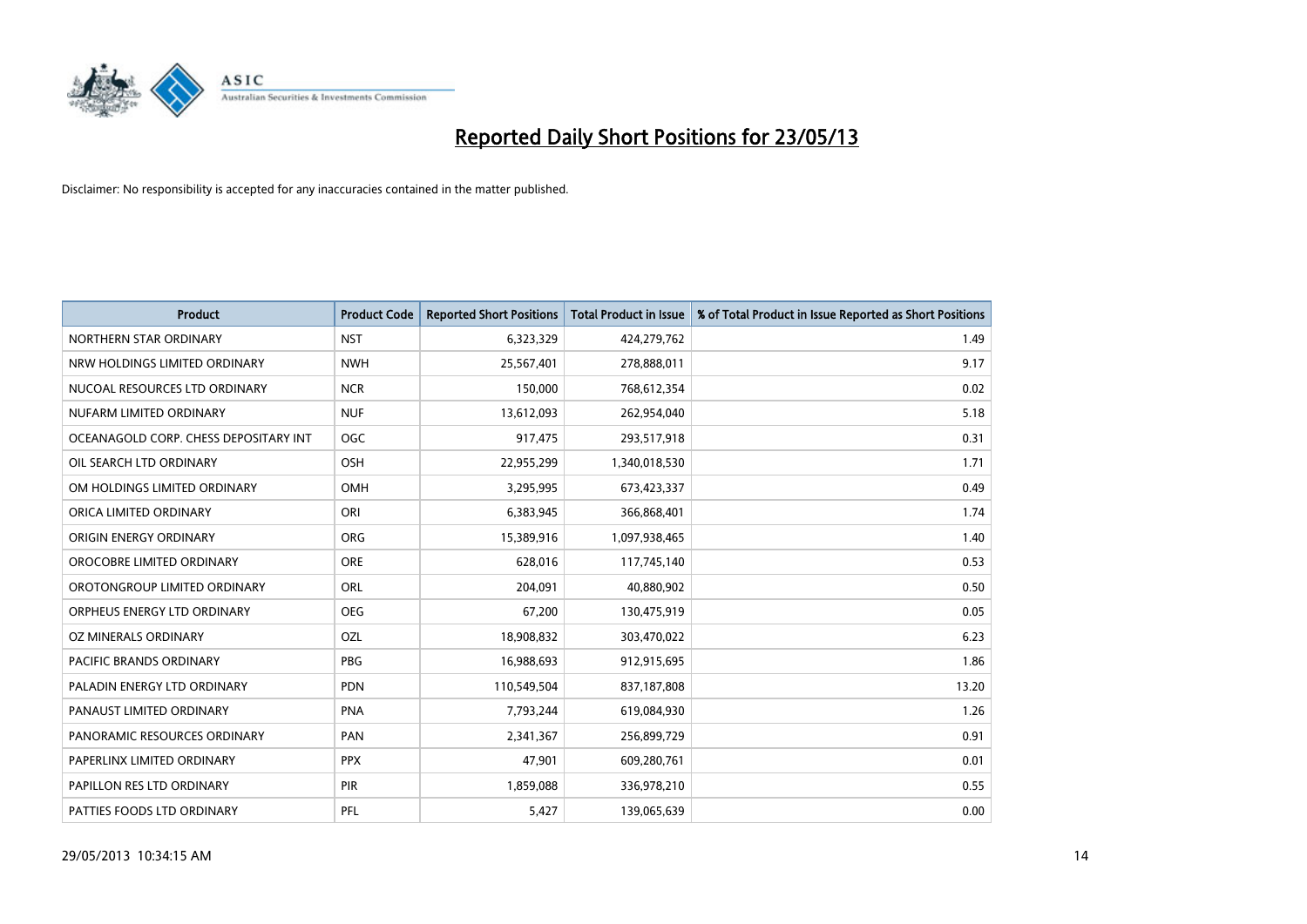

| <b>Product</b>                 | <b>Product Code</b> | <b>Reported Short Positions</b> | <b>Total Product in Issue</b> | % of Total Product in Issue Reported as Short Positions |
|--------------------------------|---------------------|---------------------------------|-------------------------------|---------------------------------------------------------|
| PEET LIMITED ORDINARY          | <b>PPC</b>          | 3,814,306                       | 422,051,985                   | 0.90                                                    |
| PERILYA LIMITED ORDINARY       | PEM                 | 926,810                         | 769,316,426                   | 0.12                                                    |
| PERPETUAL LIMITED ORDINARY     | <b>PPT</b>          | 2,166,295                       | 41,980,678                    | 5.16                                                    |
| PERSEUS MINING LTD ORDINARY    | PRU                 | 16,059,382                      | 457,962,088                   | 3.51                                                    |
| PHARMAXIS LTD ORDINARY         | <b>PXS</b>          | 9,117,143                       | 308,543,389                   | 2.95                                                    |
| PLATINUM ASSET ORDINARY        | <b>PTM</b>          | 5,743,099                       | 569,628,378                   | 1.01                                                    |
| PLATINUM AUSTRALIA ORDINARY    | <b>PLA</b>          | 836,127                         | 504,968,043                   | 0.17                                                    |
| PMI GOLD CORP CDI 1:1          | <b>PVM</b>          | 232,274                         | 154,140,766                   | 0.15                                                    |
| PMP LIMITED ORDINARY           | <b>PMP</b>          | 28,840                          | 323,781,124                   | 0.01                                                    |
| PRANA BIOTECHNOLOGY ORDINARY   | PBT                 | 121,080                         | 381,610,426                   | 0.03                                                    |
| PREMIER INVESTMENTS ORDINARY   | <b>PMV</b>          | 217,277                         | 155,260,478                   | 0.14                                                    |
| PRIMA BIOMED LTD ORDINARY      | PRR                 | 343,262                         | 1,143,146,838                 | 0.03                                                    |
| PRIMARY HEALTH CARE ORDINARY   | <b>PRY</b>          | 17,986,832                      | 503,921,941                   | 3.57                                                    |
| PRIME MEDIA GRP LTD ORDINARY   | <b>PRT</b>          | 10,393                          | 366,330,303                   | 0.00                                                    |
| PRIMEAG AUSTRALIA ORDINARY     | PAG                 | 36,341                          | 266,394,444                   | 0.01                                                    |
| PROGRAMMED ORDINARY            | <b>PRG</b>          | 203,884                         | 118,179,696                   | 0.17                                                    |
| PURA VIDA ENERGY NL ORDINARY   | <b>PVD</b>          | 43,000                          | 76,303,514                    | 0.06                                                    |
| <b>QANTAS AIRWAYS ORDINARY</b> | QAN                 | 27,339,417                      | 2,241,745,788                 | 1.22                                                    |
| OBE INSURANCE GROUP ORDINARY   | <b>OBE</b>          | 43,206,440                      | 1,200,004,574                 | 3.60                                                    |
| ORXPHARMA LTD ORDINARY         | <b>ORX</b>          | 791,117                         | 144,648,106                   | 0.55                                                    |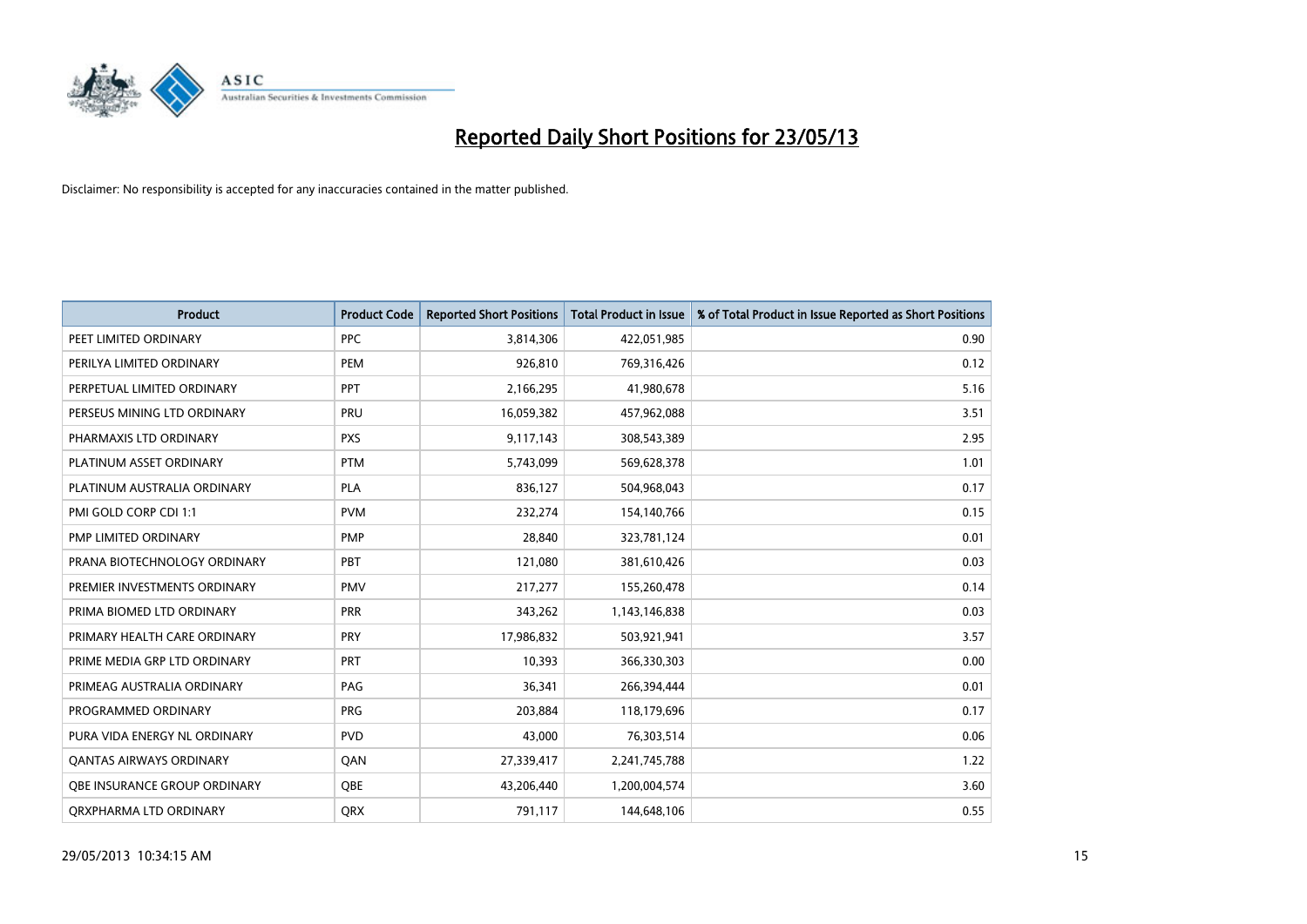

| <b>Product</b>                    | <b>Product Code</b> | <b>Reported Short Positions</b> | <b>Total Product in Issue</b> | % of Total Product in Issue Reported as Short Positions |
|-----------------------------------|---------------------|---------------------------------|-------------------------------|---------------------------------------------------------|
| <b>QUBE HOLDINGS LTD ORDINARY</b> | QUB                 | 11,828,809                      | 928,965,547                   | 1.27                                                    |
| RAMELIUS RESOURCES ORDINARY       | <b>RMS</b>          | 6,655,873                       | 337,686,949                   | 1.97                                                    |
| RAMSAY HEALTH CARE ORDINARY       | <b>RHC</b>          | 1,644,377                       | 202,081,252                   | 0.81                                                    |
| RANGE RESOURCES LTD ORDINARY      | <b>RRS</b>          | 44,458                          | 2,853,862,345                 | 0.00                                                    |
| <b>RCR TOMLINSON ORDINARY</b>     | <b>RCR</b>          | 742,398                         | 132,431,265                   | 0.56                                                    |
| <b>REA GROUP ORDINARY</b>         | <b>REA</b>          | 43,158                          | 131,714,699                   | 0.03                                                    |
| RECKON LIMITED ORDINARY           | <b>RKN</b>          | 451,000                         | 129,488,015                   | 0.35                                                    |
| RED 5 LIMITED ORDINARY            | <b>RED</b>          | 789,746                         | 135,488,008                   | 0.58                                                    |
| <b>RED FORK ENERGY ORDINARY</b>   | <b>RFE</b>          | 4,369,289                       | 388,551,719                   | 1.12                                                    |
| REDBANK ENERGY LTD ORDINARY       | AEJ                 | 13                              | 786,287                       | 0.00                                                    |
| REDFLEX HOLDINGS ORDINARY         | <b>RDF</b>          | 14,017                          | 110,762,310                   | 0.01                                                    |
| REECE AUSTRALIA LTD. ORDINARY     | <b>REH</b>          | 476                             | 99,600,000                    | 0.00                                                    |
| REGIS RESOURCES ORDINARY          | <b>RRL</b>          | 13,033,305                      | 475,613,655                   | 2.74                                                    |
| RESMED INC CDI 10:1               | <b>RMD</b>          | 12,955,802                      | 1,556,242,300                 | 0.83                                                    |
| <b>RESOLUTE MINING ORDINARY</b>   | <b>RSG</b>          | 1,873,207                       | 643,094,224                   | 0.29                                                    |
| RESOURCE GENERATION ORDINARY      | <b>RES</b>          | 170,072                         | 284,698,002                   | 0.06                                                    |
| RETAIL FOOD GROUP ORDINARY        | <b>RFG</b>          | 1,050,018                       | 130,227,856                   | 0.81                                                    |
| REX MINERALS LIMITED ORDINARY     | <b>RXM</b>          | 2,706,731                       | 188,907,284                   | 1.43                                                    |
| RHG LIMITED ORDINARY              | <b>RHG</b>          | 6,187                           | 308,483,177                   | 0.00                                                    |
| RIALTO ENERGY ORDINARY            | <b>RIA</b>          | 41                              | 682,929,991                   | 0.00                                                    |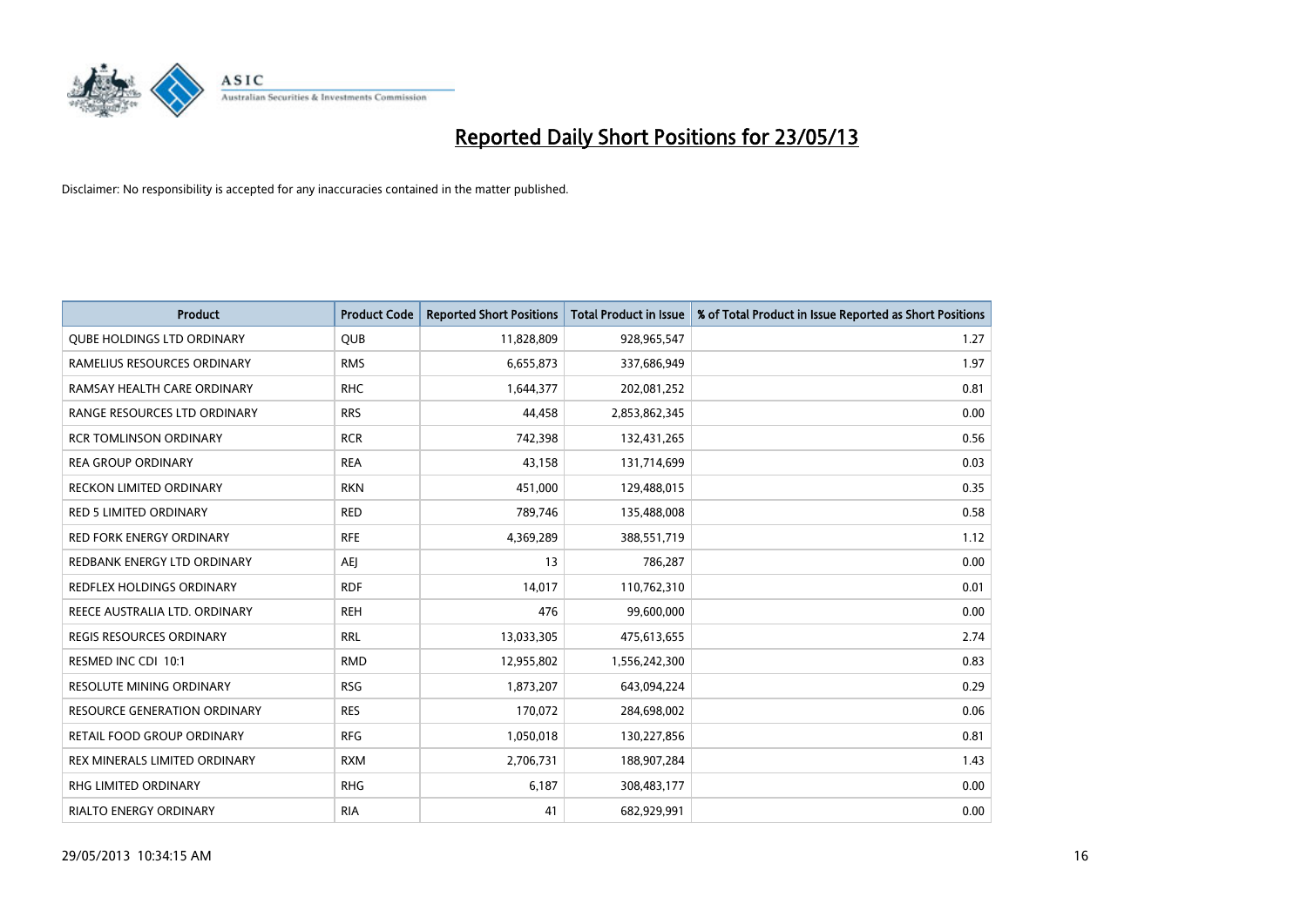

| <b>Product</b>                               | <b>Product Code</b> | <b>Reported Short Positions</b> | <b>Total Product in Issue</b> | % of Total Product in Issue Reported as Short Positions |
|----------------------------------------------|---------------------|---------------------------------|-------------------------------|---------------------------------------------------------|
| <b>RIDLEY CORPORATION ORDINARY</b>           | <b>RIC</b>          | 915,254                         | 307,817,071                   | 0.30                                                    |
| RIO TINTO LIMITED ORDINARY                   | <b>RIO</b>          | 7,549,103                       | 435,758,720                   | 1.73                                                    |
| ROC OIL COMPANY ORDINARY                     | <b>ROC</b>          | 1,560,451                       | 683,235,552                   | 0.23                                                    |
| ROX RESOURCES ORDINARY                       | <b>RXL</b>          | 500                             | 590,809,744                   | 0.00                                                    |
| <b>RURALCO HOLDINGS ORDINARY</b>             | <b>RHL</b>          | 12,000                          | 55,019,284                    | 0.02                                                    |
| SAI GLOBAL LIMITED ORDINARY                  | SAI                 | 14,116,832                      | 209,440,120                   | 6.74                                                    |
| SALMAT LIMITED ORDINARY                      | <b>SLM</b>          | 112,487                         | 159,812,799                   | 0.07                                                    |
| SAMSON OIL & GAS LTD ORDINARY                | SSN                 | 369,000                         | 2,114,831,858                 | 0.02                                                    |
| SANDFIRE RESOURCES ORDINARY                  | <b>SFR</b>          | 4,158,042                       | 153,650,968                   | 2.71                                                    |
| <b>SANTOS LTD ORDINARY</b>                   | <b>STO</b>          | 3,462,765                       | 964,312,467                   | 0.36                                                    |
| SARACEN MINERAL ORDINARY                     | SAR                 | 17,344,747                      | 595,263,186                   | 2.91                                                    |
| <b>SCA PROPERTY GROUP STAPLED SECURITIES</b> | <b>SCP</b>          | 33,643,946                      | 585,455,114                   | 5.75                                                    |
| SEDGMAN LIMITED ORDINARY                     | <b>SDM</b>          | 1,196,675                       | 220,368,310                   | 0.54                                                    |
| <b>SEEK LIMITED ORDINARY</b>                 | <b>SEK</b>          | 14,619,310                      | 337,833,019                   | 4.33                                                    |
| SELECT HARVESTS ORDINARY                     | SHV                 | 135,034                         | 57,462,851                    | 0.23                                                    |
| SENEX ENERGY LIMITED ORDINARY                | SXY                 | 19,217,590                      | 1,140,804,837                 | 1.68                                                    |
| SERVCORP LIMITED ORDINARY                    | SRV                 | 80                              | 98,432,275                    | 0.00                                                    |
| SERVICE STREAM ORDINARY                      | <b>SSM</b>          | 639,678                         | 283,418,867                   | 0.23                                                    |
| SEVEN GROUP HOLDINGS ORDINARY                | <b>SVW</b>          | 2,031,503                       | 308,160,281                   | 0.66                                                    |
| SEVEN WEST MEDIA LTD ORDINARY                | <b>SWM</b>          | 8,987,246                       | 999,160,872                   | 0.90                                                    |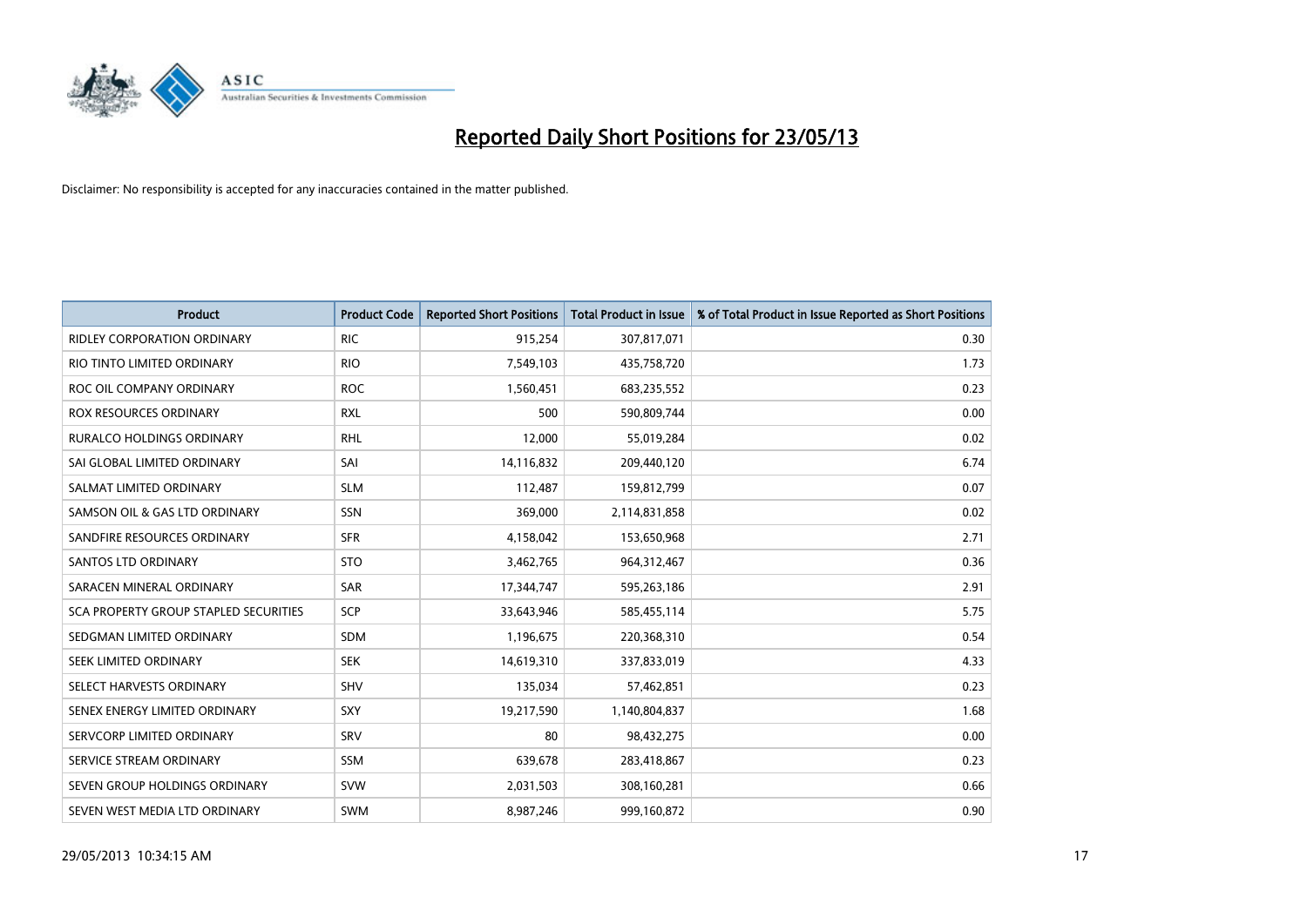

| <b>Product</b>                           | <b>Product Code</b> | <b>Reported Short Positions</b> | <b>Total Product in Issue</b> | % of Total Product in Issue Reported as Short Positions |
|------------------------------------------|---------------------|---------------------------------|-------------------------------|---------------------------------------------------------|
| SHINE CORPORATE ORDINARY                 | SHI                 | 40.000                          | 155,000,000                   | 0.03                                                    |
| SIGMA PHARMACEUTICAL ORDINARY            | <b>SIP</b>          | 10,403,892                      | 1,142,079,824                 | 0.91                                                    |
| <b>SILEX SYSTEMS ORDINARY</b>            | <b>SLX</b>          | 1,657,582                       | 170,232,464                   | 0.97                                                    |
| SILVER CHEF LIMITED ORDINARY             | SIV                 | 8,472                           | 28,762,745                    | 0.03                                                    |
| SILVER LAKE RESOURCE ORDINARY            | <b>SLR</b>          | 4,489,632                       | 379,048,750                   | 1.18                                                    |
| SIMS METAL MGMT LTD ORDINARY             | SGM                 | 11,769,888                      | 204,309,387                   | 5.76                                                    |
| SINGAPORE TELECOMM. CHESS DEPOSITARY INT | <b>SGT</b>          | 1,172,262                       | 190,299,121                   | 0.62                                                    |
| SIRIUS RESOURCES NL ORDINARY             | <b>SIR</b>          | 1,618,062                       | 224,620,167                   | 0.72                                                    |
| SIRTEX MEDICAL ORDINARY                  | <b>SRX</b>          | 868,115                         | 55,768,136                    | 1.56                                                    |
| SKILLED GROUP LTD ORDINARY               | <b>SKE</b>          | 5,028,572                       | 233,533,526                   | 2.15                                                    |
| <b>SLATER &amp; GORDON ORDINARY</b>      | <b>SGH</b>          | 653                             | 194,073,908                   | 0.00                                                    |
| SMS MANAGEMENT, ORDINARY                 | <b>SMX</b>          | 2,175,126                       | 69,378,477                    | 3.14                                                    |
| SONIC HEALTHCARE ORDINARY                | <b>SHL</b>          | 11,255,833                      | 396,761,181                   | 2.84                                                    |
| SOUL PATTINSON (W.H) ORDINARY            | SOL                 | 21,891                          | 239,395,320                   | 0.01                                                    |
| SP AUSNET STAPLED SECURITIES             | <b>SPN</b>          | 19,569,901                      | 3,367,543,113                 | 0.58                                                    |
| SPARK INFRASTRUCTURE STAPLED NOTE & UNIT | SKI                 | 47,846,088                      | 1,326,734,264                 | 3.61                                                    |
| SPDR 200 FUND ETF UNITS                  | <b>STW</b>          | 45,976                          | 45,551,346                    | 0.10                                                    |
| SPECIALTY FASHION ORDINARY               | <b>SFH</b>          | 1,500,000                       | 192,236,121                   | 0.78                                                    |
| ST BARBARA LIMITED ORDINARY              | SBM                 | 18,278,046                      | 488,074,077                   | 3.74                                                    |
| STARPHARMA HOLDINGS ORDINARY             | SPL                 | 13,324,352                      | 283,665,948                   | 4.70                                                    |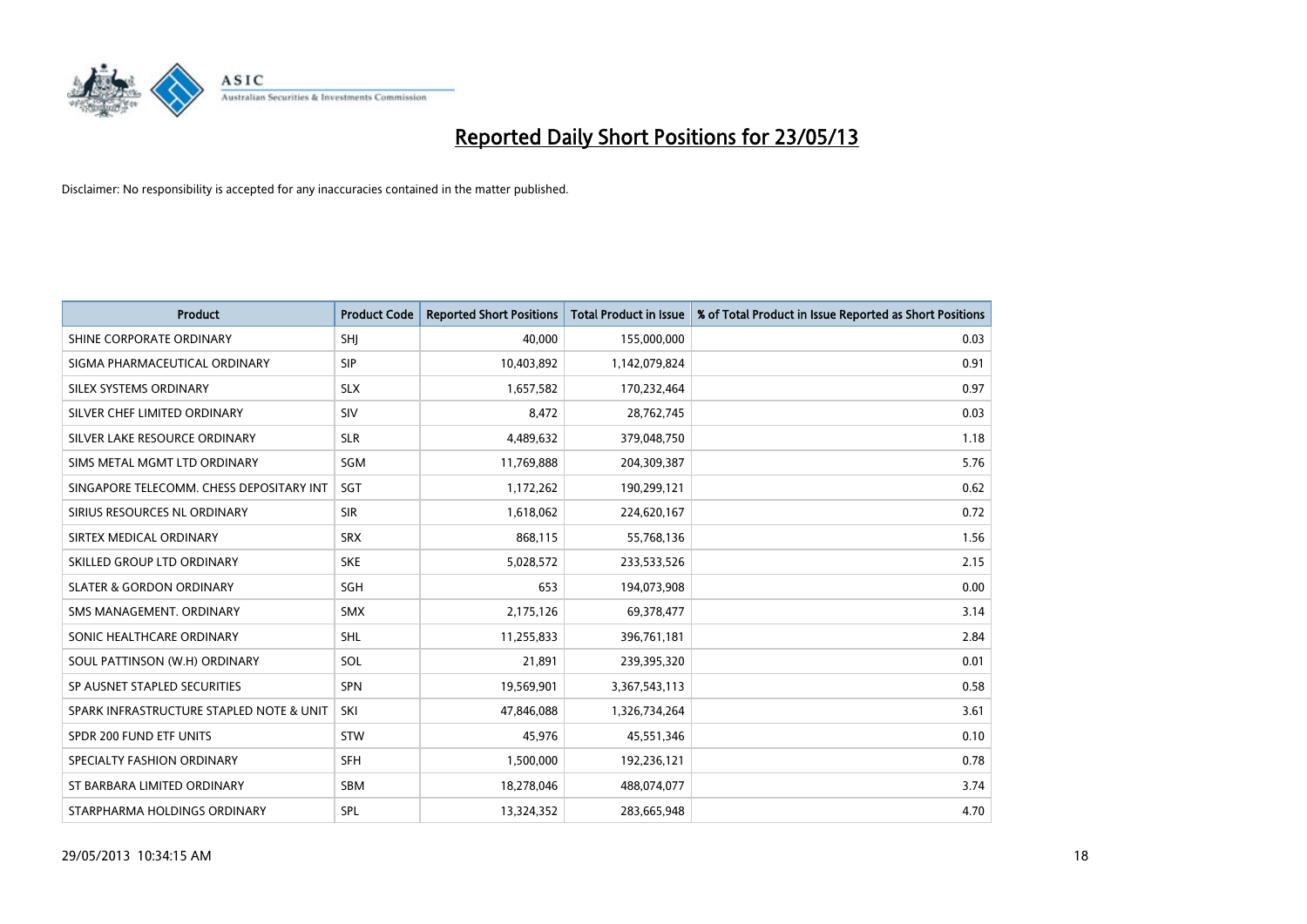

| <b>Product</b>                       | <b>Product Code</b> | <b>Reported Short Positions</b> | <b>Total Product in Issue</b> | % of Total Product in Issue Reported as Short Positions |
|--------------------------------------|---------------------|---------------------------------|-------------------------------|---------------------------------------------------------|
| STHN CROSS MEDIA ORDINARY            | <b>SXL</b>          | 6,720,646                       | 704,858,524                   | 0.95                                                    |
| STOCKLAND UNITS/ORD STAPLED          | <b>SGP</b>          | 11,754,226                      | 2,202,657,963                 | 0.53                                                    |
| STRAITS RES LTD. ORDINARY            | SRO                 | 57,930                          | 1,164,150,159                 | 0.00                                                    |
| STW COMMUNICATIONS ORDINARY          | SGN                 | 53,193                          | 403,828,512                   | 0.01                                                    |
| SUNCORP GROUP LTD ORDINARY           | <b>SUN</b>          | 4,868,767                       | 1,286,600,980                 | 0.38                                                    |
| SUNCORP GROUP LTD SUB.NOTE 22-NOV-23 | <b>SUNPD</b>        | 4,550                           | 7,000,000                     | 0.06                                                    |
| SUNDANCE ENERGY ORDINARY             | <b>SEA</b>          | 2,041,728                       | 402,425,140                   | 0.51                                                    |
| SUNDANCE RESOURCES ORDINARY          | <b>SDL</b>          | 41,366,013                      | 3,072,110,985                 | 1.35                                                    |
| SUNLAND GROUP LTD ORDINARY           | <b>SDG</b>          | 18,391                          | 189,417,674                   | 0.01                                                    |
| SUPER RET REP LTD ORDINARY           | <b>SUL</b>          | 696,203                         | 196,472,811                   | 0.35                                                    |
| SYD AIRPORT STAPLED US PROHIBIT.     | <b>SYD</b>          | 26,493,272                      | 1,861,210,782                 | 1.42                                                    |
| SYRAH RESOURCES ORDINARY             | <b>SYR</b>          | 647,332                         | 147,767,623                   | 0.44                                                    |
| TABCORP HOLDINGS LTD ORDINARY        | <b>TAH</b>          | 18,359,224                      | 744,885,690                   | 2.46                                                    |
| TALON PETROLEUM LTD ORDINARY         | <b>TPD</b>          | 38,218                          | 102,135,433                   | 0.04                                                    |
| TANAMI GOLD NL ORDINARY              | <b>TAM</b>          | 695,068                         | 587,548,523                   | 0.12                                                    |
| TAP OIL LIMITED ORDINARY             | <b>TAP</b>          | 915,987                         | 241,608,606                   | 0.38                                                    |
| TATTS GROUP LTD ORDINARY             | <b>TTS</b>          | 13,389,163                      | 1,402,708,406                 | 0.95                                                    |
| TECHNOLOGY ONE ORDINARY              | <b>TNE</b>          | 3,243                           | 306,620,955                   | 0.00                                                    |
| <b>TELECOM CORPORATION ORDINARY</b>  | <b>TEL</b>          | 9,414,488                       | 1,817,088,869                 | 0.52                                                    |
| TELSTRA CORPORATION. ORDINARY        | <b>TLS</b>          | 17,452,575                      | 12,443,074,357                | 0.14                                                    |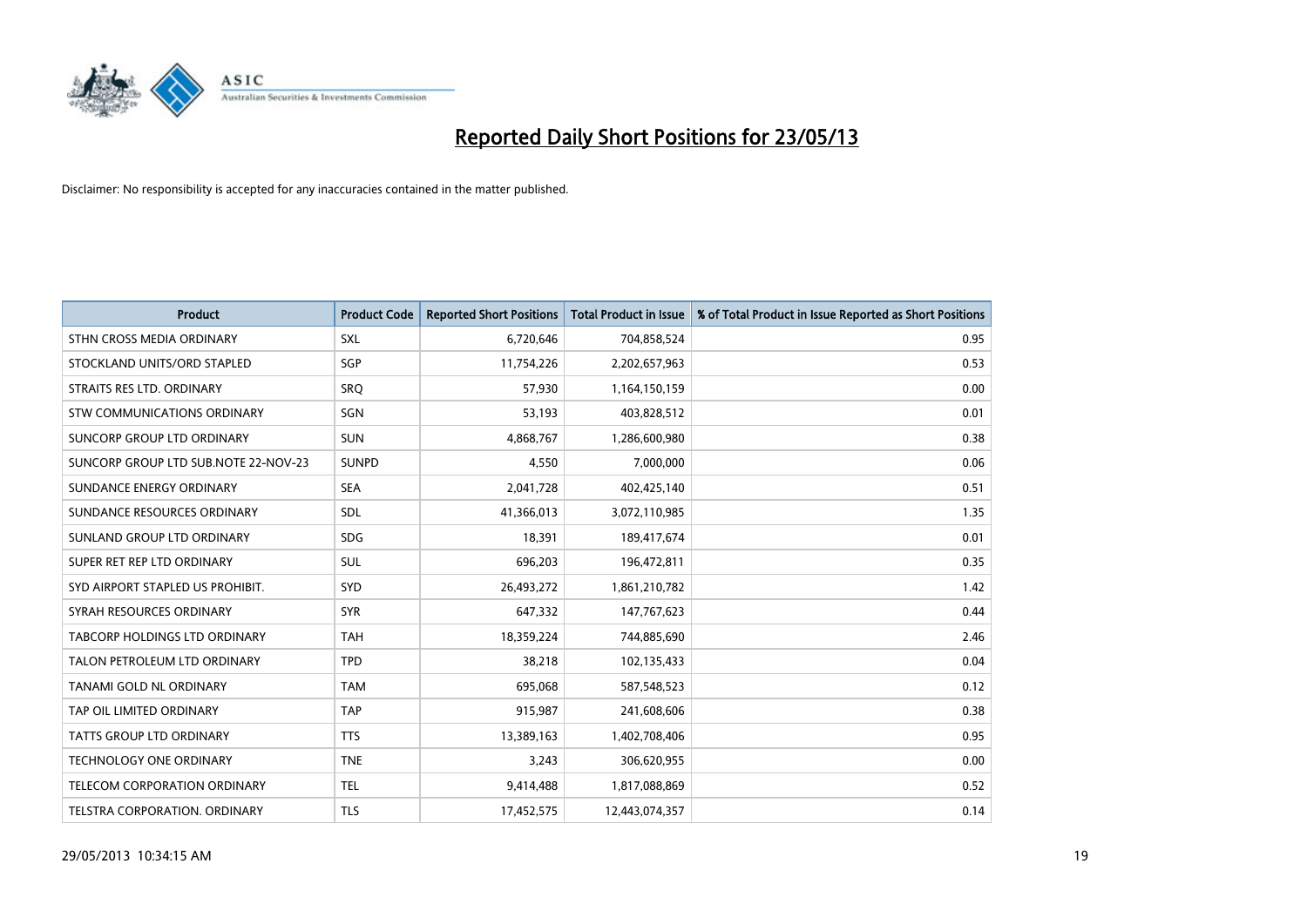

| <b>Product</b>                       | <b>Product Code</b> | <b>Reported Short Positions</b> | <b>Total Product in Issue</b> | % of Total Product in Issue Reported as Short Positions |
|--------------------------------------|---------------------|---------------------------------|-------------------------------|---------------------------------------------------------|
| TEN NETWORK HOLDINGS ORDINARY        | <b>TEN</b>          | 85,815,771                      | 2,586,970,845                 | 3.32                                                    |
| TERANGA GOLD CORP CDI 1:1            | <b>TGZ</b>          | 45,465                          | 173,285,133                   | 0.03                                                    |
| THE REJECT SHOP ORDINARY             | <b>TRS</b>          | 1,621,968                       | 27,944,072                    | 5.80                                                    |
| THORN GROUP LIMITED ORDINARY         | <b>TGA</b>          | 96,701                          | 147,584,880                   | 0.07                                                    |
| <b>TIGER RESOURCES ORDINARY</b>      | <b>TGS</b>          | 3,038,602                       | 674,770,269                   | 0.45                                                    |
| TOLL HOLDINGS LTD ORDINARY           | <b>TOL</b>          | 29,661,288                      | 717,133,875                   | 4.14                                                    |
| TOX FREE SOLUTIONS ORDINARY          | <b>TOX</b>          | 837,356                         | 129,607,453                   | 0.65                                                    |
| TPG TELECOM LIMITED ORDINARY         | <b>TPM</b>          | 537,597                         | 793,808,141                   | 0.07                                                    |
| <b>TRADE ME GROUP ORDINARY</b>       | <b>TME</b>          | 544,510                         | 396,017,568                   | 0.14                                                    |
| <b>TRANSFIELD SERVICES ORDINARY</b>  | <b>TSE</b>          | 10,762,346                      | 512,457,716                   | 2.10                                                    |
| TRANSPACIFIC INDUST. ORDINARY        | <b>TPI</b>          | 1,470,018                       | 1,578,563,490                 | 0.09                                                    |
| TRANSURBAN GROUP TRIPLE STAPLED SEC. | <b>TCL</b>          | 4,885,174                       | 1,481,594,818                 | 0.33                                                    |
| TREASURY WINE ESTATE ORDINARY        | <b>TWE</b>          | 15,946,731                      | 647,227,144                   | 2.46                                                    |
| TROY RESOURCES LTD ORDINARY          | <b>TRY</b>          | 4,087,652                       | 91,318,649                    | 4.48                                                    |
| UGL LIMITED ORDINARY                 | UGL                 | 11,535,889                      | 166,511,240                   | 6.93                                                    |
| UXC LIMITED ORDINARY                 | <b>UXC</b>          | 118,877                         | 308,806,649                   | 0.04                                                    |
| VIRGIN AUS HLDG LTD ORDINARY         | VAH                 | 60,250,356                      | 2,581,231,776                 | 2.33                                                    |
| VNGD AUS SHARES ETF UNITS            | VAS                 | 773                             | 6,133,376                     | 0.01                                                    |
| <b>VOCUS COMMS LTD ORDINARY</b>      | <b>VOC</b>          | 100,918                         | 78,017,825                    | 0.13                                                    |
| WATPAC LIMITED ORDINARY              | <b>WTP</b>          | 106,314                         | 184,332,526                   | 0.06                                                    |